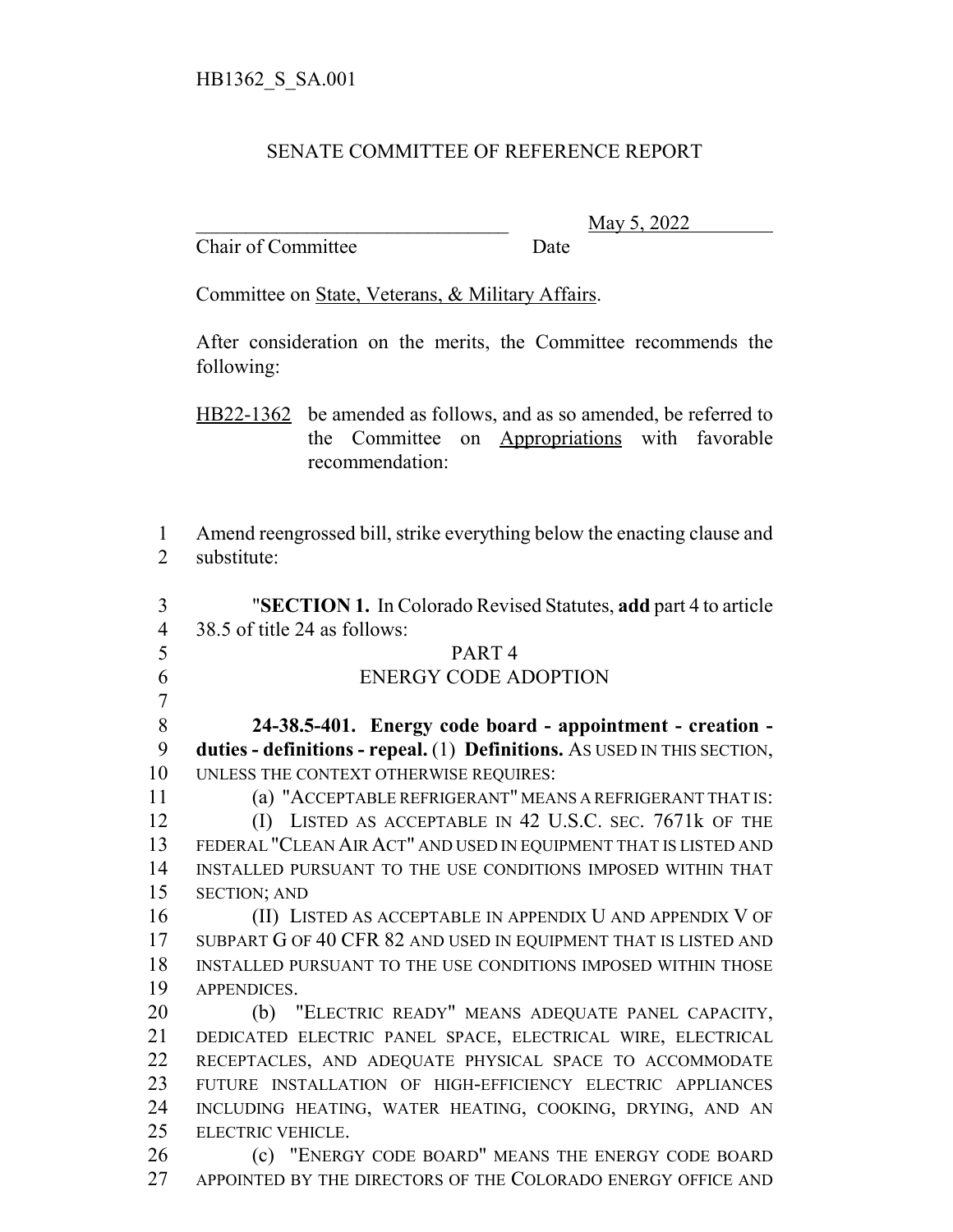THE DEPARTMENT OF LOCAL AFFAIRS PURSUANT TO SUBSECTION (2) OF THIS SECTION.

(d) (I) "EV CAPABLE" MEANS A PARKING SPACE THAT:

 (A) HAS THE ELECTRICAL PANEL CAPACITY AND CONDUIT INSTALLED TO SUPPORT FUTURE IMPLEMENTATION OF ELECTRICAL VEHICLE CHARGING WITH A MINIMUM OF TWO HUNDRED EIGHT VOLTS AND A MINIMUM OF FORTY-AMPERE RATED CIRCUITS; AND

 (B) IS ADJACENT TO THE TERMINAL POINT OF THE CONDUIT FROM 9 THE ELECTRICAL FACILITIES DESCRIBED IN SUBSECTION  $(1)(d)(I)(A)$  OF THIS SECTION.

 (II) "EV CAPABLE" INCLUDES TWO ADJACENT PARKING SPACES IF THE CONDUIT FOR THE ELECTRICAL FACILITIES DESCRIBED IN SUBSECTION  $(1)(d)(I)(A)$  OF THIS SECTION TERMINATES ADJACENT TO AND BETWEEN BOTH PARKING SPACES.

(e) (I) "EV READY" MEANS A PARKING SPACE THAT:

 (A) HAS THE ELECTRICAL PANEL CAPACITY, RACEWAY WIRING, RECEPTACLE, AND CIRCUIT OVERPROTECTION DEVICES INSTALLED TO SUPPORT FUTURE IMPLEMENTATION OF ELECTRICAL VEHICLE CHARGING WITH A MINIMUM OF TWO HUNDRED EIGHT VOLTS AND A MINIMUM OF FORTY-AMPERE RATED CIRCUITS; AND

 (B) IS ADJACENT TO THE RECEPTACLE FOR THE ELECTRICAL 22 FACILITIES DESCRIBED IN SUBSECTION  $(1)(e)(I)(A)$  OF THIS SECTION.

 (II) "EV READY" INCLUDES TWO ADJACENT PARKING SPACES IF THE RECEPTACLE FOR THE ELECTRICAL FACILITIES DESCRIBED IN SUBSECTION (1)(e)(I)(A) OF THIS SECTION IS INSTALLED ADJACENT TO AND BETWEEN 26 BOTH PARKING SPACES.

(f) "EV SUPPLY EQUIPMENT" MEANS:

28 (I) AN ELECTRIC VEHICLE CHARGING SYSTEM AS DEFINED IN 29 SECTION 38-12-601 (6)(a) THAT HAS POWER CAPACITY OF AT LEAST 6.2 KILOWATTS AND HAS THE ABILITY TO CONNECT TO THE INTERNET; OR

 (II) AN INDUCTIVE RESIDENTIAL CHARGING SYSTEM FOR BATTERY-POWERED ELECTRIC VEHICLES THAT:

 (A) IS CERTIFIED BY UNDERWRITERS LABORATORIES OR AN EQUIVALENT CERTIFICATION;

 (B) COMPLIES WITH THE CURRENT VERSION OF ARTICLE 625 OF THE NATIONAL ELECTRICAL CODE, PUBLISHED BY THE NATIONAL FIRE PROTECTION ASSOCIATION, AND OTHER APPLICABLE INDUSTRY STANDARDS;

(C) IS ENERGY STAR CERTIFIED; AND

(D) HAS THE ABILITY TO CONNECT TO THE INTERNET.

 (g) "INDIVIDUAL WITH A DISABILITY" HAS THE SAME MEANING AS SET FORTH IN THE FEDERAL "AMERICANS WITH DISABILITIES ACT OF 1990",42U.S.C. SEC.12101 ET SEQ., AND ITS RELATED AMENDMENTS AND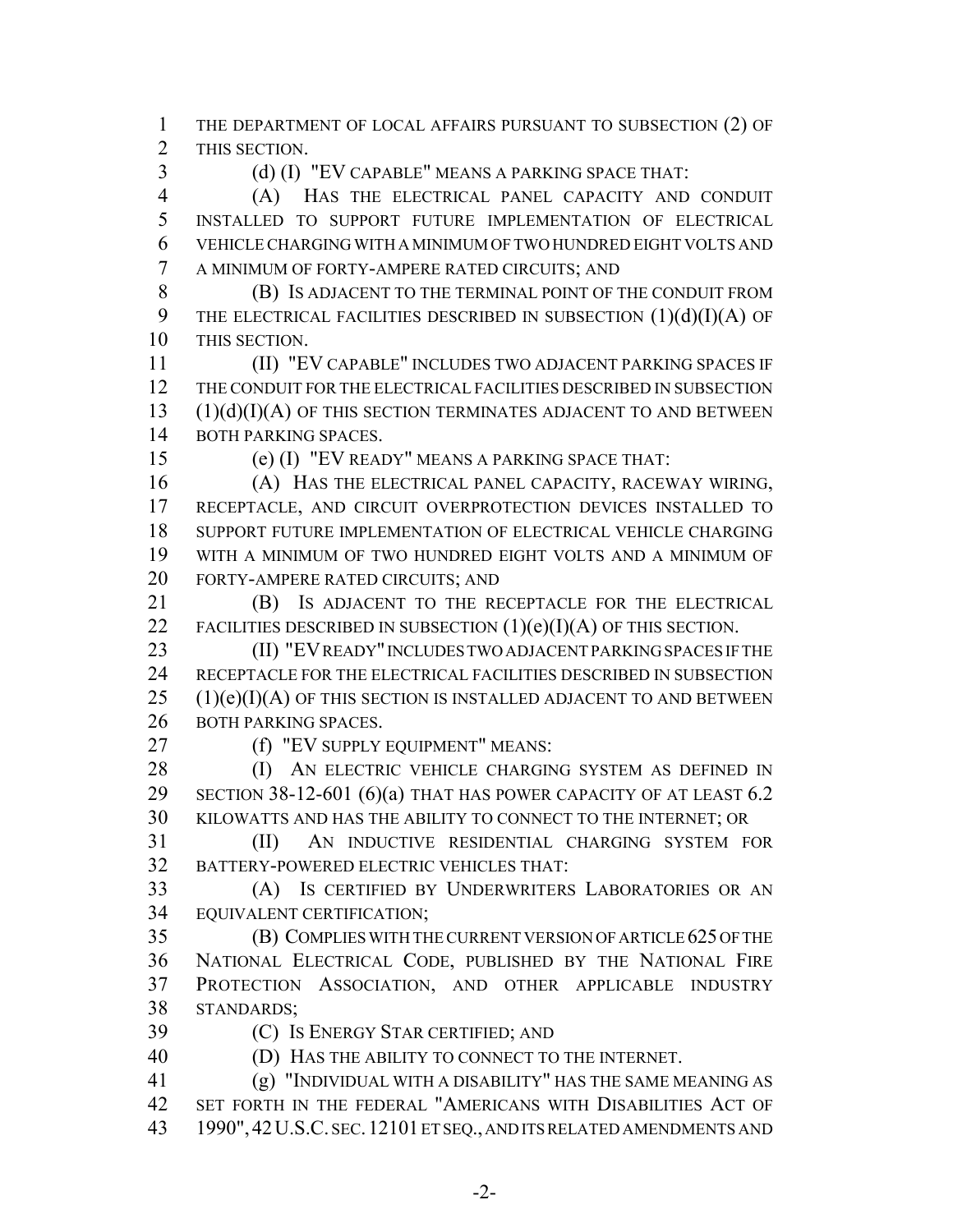IMPLEMENTING REGULATIONS.

 (h) "INTERNATIONAL ENERGY CONSERVATION CODE" MEANS THE ENERGY CODE PUBLISHED BY THE INTERNATIONAL CODE COUNCIL, OR SUBSEQUENT CODE OR ENTITY.

 (i) "MIXED FUEL USE BUILDING" MEANS A RESIDENTIAL OR COMMERCIAL BUILDING THAT IS DESIGNED AND BUILT WITH EQUIPMENT THAT USES GASEOUS FUELS ON SITE IN ADDITION TO ELECTRICITY.

(j) "PROVISIONS FOR ELECTRICAL SERVICE CAPACITY" MEANS:

 (I) BUILDING ELECTRICAL SERVICE, SIZED FOR THE ANTICIPATED LOAD OF ELECTRIC VEHICLE CHARGING STATIONS, THAT HAS OVER CURRENT PROTECTION DEVICES NECESSARY FOR ELECTRIC VEHICLE CHARGING STATIONS OR HAS ADEQUATE SPACE TO ADD OVER CURRENT PROTECTION DEVICES;

 (II) A CONDUIT SYSTEM INSTALLED FROM BUILDING ELECTRICAL SERVICE TO PARKING SPACES THAT CAN SUPPORT, AT A MINIMUM, ELECTRICAL WIRING FOR INSTALLATION OF ELECTRIC VEHICLE CHARGING 17 STATIONS, AND, IF THE CONDUIT SYSTEM IS FOR FUTURE INSTALLATION OF ELECTRIC VEHICLE CHARGING STATIONS, THAT LABELS BOTH ENDS OF THE CONDUIT SYSTEM TO MARK THE CONDUIT SYSTEM AS PROVIDED FOR FUTURE ELECTRIC VEHICLE CHARGING STATIONS; AND

 (III) SPACE WITHIN A BUILDING TO ADD ADDITIONAL BUILDING ELECTRICAL SERVICE FOR INSTALLATION OF ELECTRICAL SERVICE 23 CAPACITY FOR ELECTRIC VEHICLE CHARGING STATIONS.

 (k) "SOLAR READY" MEANS ADEQUATE PANEL CAPACITY, DEDICATED ELECTRICAL PANEL SPACE, ELECTRICAL CONDUIT, PHYSICAL ROOF SPACE, AND STRUCTURAL LOAD TO ACCOMMODATE FUTURE INSTALLATION OF SOLAR PANELS, WITH EXEMPTIONS FOR SMALL ROOFS 28 AND CONSISTENTLY SHADED ROOFS.

 (l) "STATE AGENCIES" MEANS THE OFFICE OF THE STATE ARCHITECT, THE DIVISION OF FIRE PREVENTION AND CONTROL, AND THE DIVISION OF HOUSING.

 (2) **Appointment of the energy code board.** ON OR BEFORE OCTOBER 1,2022, THE DIRECTORS OF THE COLORADO ENERGY OFFICE AND THE DEPARTMENT OF LOCAL AFFAIRS SHALL APPOINT AND CONVENE AN ENERGY CODE BOARD TO DEVELOP BOTH A MODEL ELECTRIC READY AND SOLAR READY CODE AND A MODEL LOW ENERGY AND CARBON CODE FOR ADOPTION BY COUNTIES, MUNICIPALITIES, AND STATE AGENCIES.

 (3) (a) **Membership of the energy code board.** THE ENERGY CODE BOARD CONSISTS OF THE FOLLOWING MEMBERS APPOINTED BY THE DIRECTOR OF THE COLORADO ENERGY OFFICE:

 (I) THE DIRECTOR OF THE COLORADO ENERGY OFFICE OR THE DIRECTOR'S DESIGNEE;

(II) ONE MEMBER REPRESENTING THE URBAN COUNTIES OF THE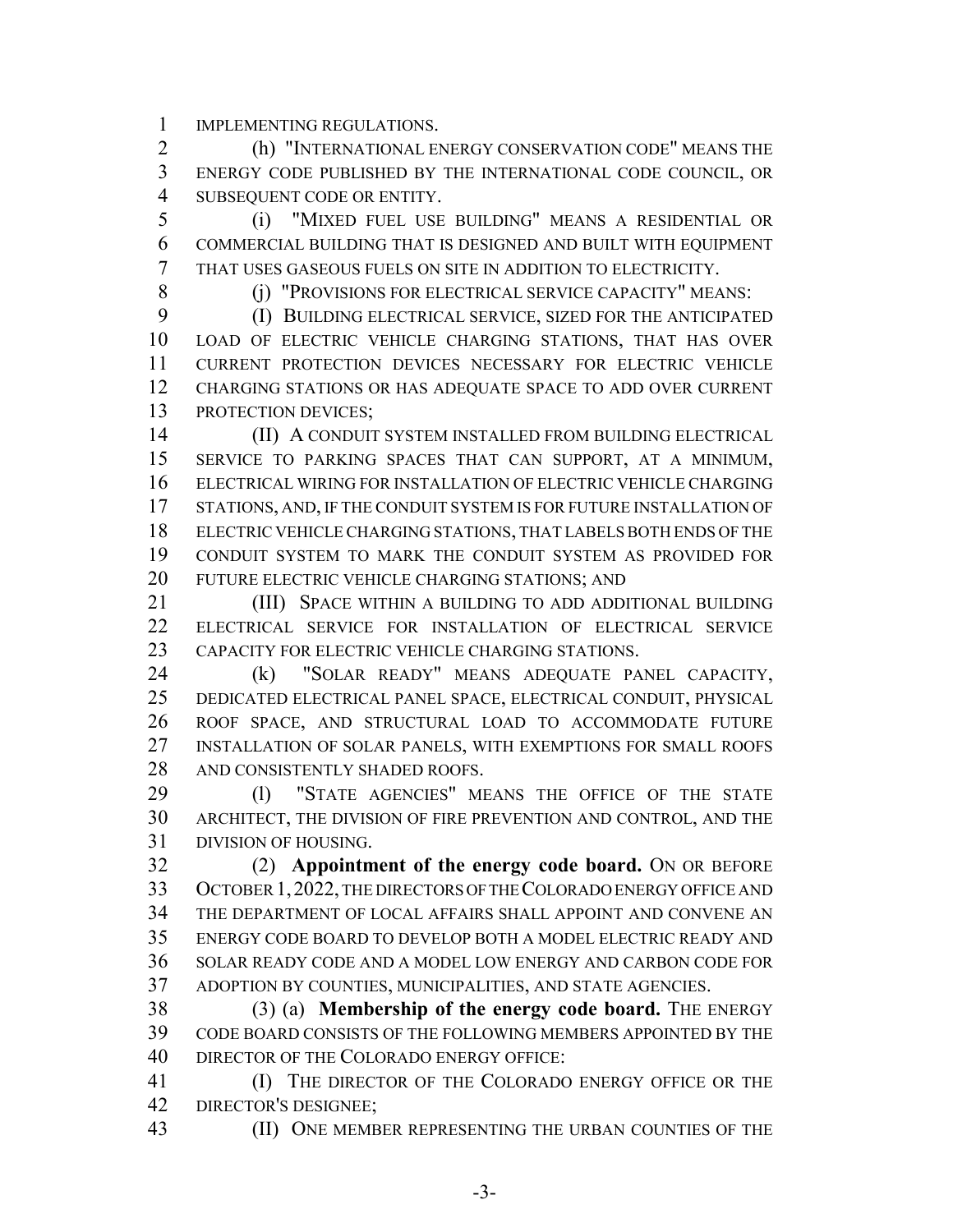STATE; (III) ONE MEMBER REPRESENTING THE MUNICIPALITIES IN RURAL AREAS OF THE STATE; (IV) TWO MEMBERS REPRESENTING ENVIRONMENTAL OR SUSTAINABILITY GROUPS; (V) ONE MEMBER WHO IS A SOLAR POWER EXPERT; (VI) ONE MEMBER WHO IS AN ENERGY EFFICIENCY EXPERT; (VII) ONE MEMBER REPRESENTING PROFESSIONAL ENGINEERS WITH EXPERIENCE WORKING ON SYSTEMS FOR BUILDINGS; (VIII) ONE MEMBER REPRESENTING AN ELECTRICAL UTILITY, A GAS UTILITY, OR A COMBINED ELECTRIC AND GAS UTILITY; **(IX) ONE MEMBER REPRESENTING ARCHITECTS; AND** 13 (X) ONE MEMBER WHO IS A BUILDING ENERGY CODE EXPERT. (b) THE ENERGY CODE BOARD CONSISTS OF THE FOLLOWING MEMBERS APPOINTED BY THE DIRECTOR OF THE DEPARTMENT OF LOCAL AFFAIRS: (I) THE DIRECTOR OF THE DEPARTMENT OF LOCAL AFFAIRS OR THE DIRECTOR'S DESIGNEE; (II) ONE MEMBER REPRESENTING THE RURAL COUNTIES OF THE STATE; (III) ONE MEMBER REPRESENTING THE MUNICIPALITIES IN URBAN 22 AREAS OF THE STATE; (IV) TWO MEMBERS REPRESENTING AFFORDABLE HOUSING OPERATIONS: (A) ONE OF THESE MEMBERS MUST REPRESENT A FOR-RENT NONPROFIT BUILDER WHO SERVES POPULATIONS WITH INCOMES UNDER EIGHTY PERCENT OF AN AREA'S MEDIAN INCOME; AND 28 (B) ONE OF THESE MEMBERS MUST REPRESENT A NONPROFIT AFFORDABLE FOR-SALE HOUSING BUILDER; (V) TWO MEMBERS WHO HOLD AN ELECTRICAL LICENSE, PLUMBING LICENSE, OR A PROFESSIONAL CREDENTIAL IN THE MECHANICAL TRADES, AT LEAST ONE OF WHOM IS A MEMBER OF A LABOR ORGANIZATION; (VI) ONE MEMBER REPRESENTING A STATEWIDE ORGANIZATION FOR HOME BUILDING PROFESSIONALS; (VII) ONE MEMBER WITH BUILDING OPERATION EXPERTISE; AND (VIII) ONE MEMBER WHO IS A CONTRACTOR WHO PROVIDES MECHANICAL, ELECTRICAL, OR PLUMBING SERVICES OR REPRESENTS A STATEWIDE ASSOCIATION THAT REPRESENTS MECHANICAL, ELECTRICAL, OR PLUMBING CONTRACTORS; AND 40 (c) ONE OF THE MEMBERS IDENTIFIED IN SUBSECTIONS  $(3)(a)(II)$ , (3)(a)(III), (3)(b)(II), OR (3)(b)(III) OF THIS SECTION MUST BE A BUILDING OFFICIAL. (d) IN ORDER TO BE SELECTED BY THE DIRECTOR OF THE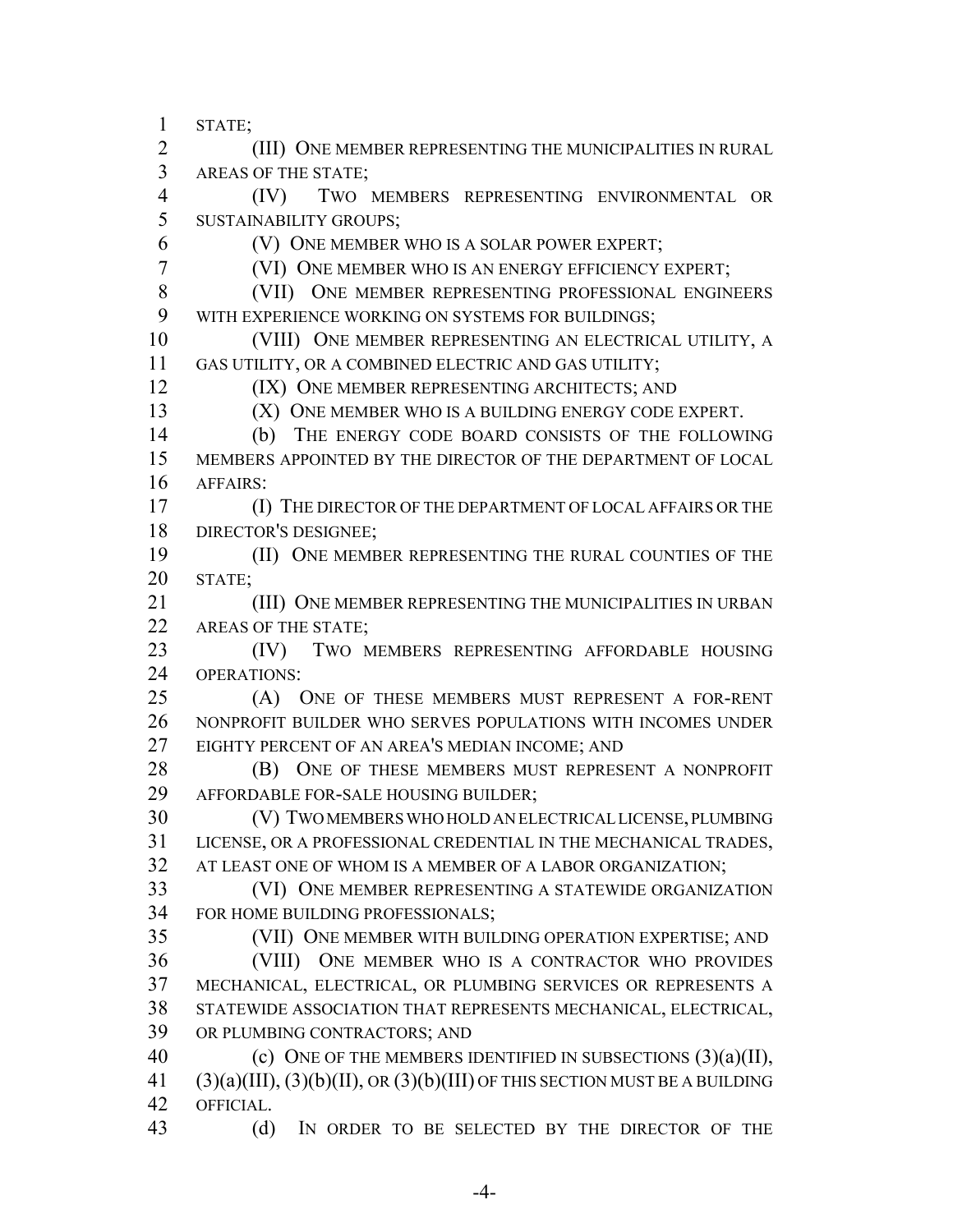COLORADO ENERGY OFFICE OR THE DIRECTOR OF THE DEPARTMENT OF LOCAL AFFAIRS AS A MEMBER OF THE ENERGY CODE BOARD, AN APPLICANT MUST SUBMIT WITH THEIR APPLICATION A RECOMMENDATION FROM A RELEVANT MEMBER OR TRADE ORGANIZATION, IF SUCH MEMBER OR TRADE ORGANIZATION EXISTS. IN MAKING APPOINTMENTS TO THE ENERGY CODE BOARD, THE DIRECTORS OF THE COLORADO ENERGY OFFICE AND THE DEPARTMENT OF LOCAL AFFAIRS SHALL STRIVE TO ENSURE GEOGRAPHIC DIVERSITY AND THAT EACH OF THE THREE MAJOR CLIMATE ZONES IN THE STATE IS REPRESENTED.

 (e) IF ANY MEMBER OF THE ENERGY CODE BOARD STEPS DOWN, OTHERWISE ELECTS TO NO LONGER SERVE, OR OTHERWISE CAN NO LONGER 12 SERVE ON THE ENERGY CODE BOARD, THE DIRECTORS OF THE COLORADO ENERGY OFFICE AND THE DEPARTMENT OF LOCAL AFFAIRS SHALL SELECT THAT MEMBER'S REPLACEMENT ACCORDING TO THE SAME CRITERIA THAT THE DIRECTORS OF THE COLORADO ENERGY OFFICE AND THE DEPARTMENT OF LOCAL AFFAIRS USED IN ORIGINALLY SELECTING THE MEMBER.

 (f) THE ENERGY CODE BOARD SHALL ADOPT POLICIES AND PROCEDURES AS NECESSARY TO MEET THE REQUIREMENTS OF THIS SECTION.

 (4) (a) **Energy code board executive committee.** THE DIRECTORS OF THE COLORADO ENERGY OFFICE AND THE DEPARTMENT OF LOCAL AFFAIRS SHALL APPOINT AN EXECUTIVE COMMITTEE FOR THE ENERGY CODE BOARD THAT CONSISTS OF THE FOLLOWING MEMBERS:

**(I)** THE DIRECTOR OF THE COLORADO ENERGY OFFICE OR THE DIRECTOR'S DESIGNEE SELECTED TO SERVE ON THE ENERGY CODE BOARD 26 PURSUANT TO SUBSECTION  $(3)(a)(I)$  OF THIS SECTION;

 (II) THE DIRECTOR OF THE DEPARTMENT OF LOCAL AFFAIRS OR THE DIRECTOR'S DESIGNEE SELECTED TO SERVE ON THE ENERGY CODE BOARD 29 PURSUANT TO SUBSECTION  $(3)(b)(I)$  OF THIS SECTION;

 (III) ONE MEMBER OF THE ENERGY CODE BOARD SELECTED TO REPRESENT EITHER URBAN OR RURAL COUNTIES WHO WAS SELECTED TO SERVE ON THE ENERGY CODE BOARD PURSUANT TO SUBSECTION (3)(a)(II) OR  $(3)(b)(II)$  OF THIS SECTION;

 (IV) ONE MEMBER OF THE ENERGY CODE BOARD SELECTED TO REPRESENT MUNICIPALITIES FROM EITHER URBAN OR RURAL AREAS OF THE STATE WHO WAS SELECTED TO SERVE ON THE ENERGY CODE BOARD PURSUANT TO SUBSECTION (3)(a)(III) OR (3)(b)(III) OF THIS SECTION; AND

 (V) THE MEMBER OF THE ENERGY CODE BOARD WHO IS A BUILDING ENERGY CODE EXPERT AND WHO WAS SELECTED TO SERVE ON THE ENERGY 40 CODE BOARD PURSUANT TO SUBSECTION  $(3)(a)(IX)$  OF THIS SECTION.

 (b) EITHER THE MEMBER OF THE EXECUTIVE COMMITTEE SELECTED 42 PURSUANT TO SUBSECTION  $(4)(a)(III)$  OF THIS SECTION OR THE MEMBER OF THE EXECUTIVE COMMITTEE SELECTED PURSUANT TO SUBSECTION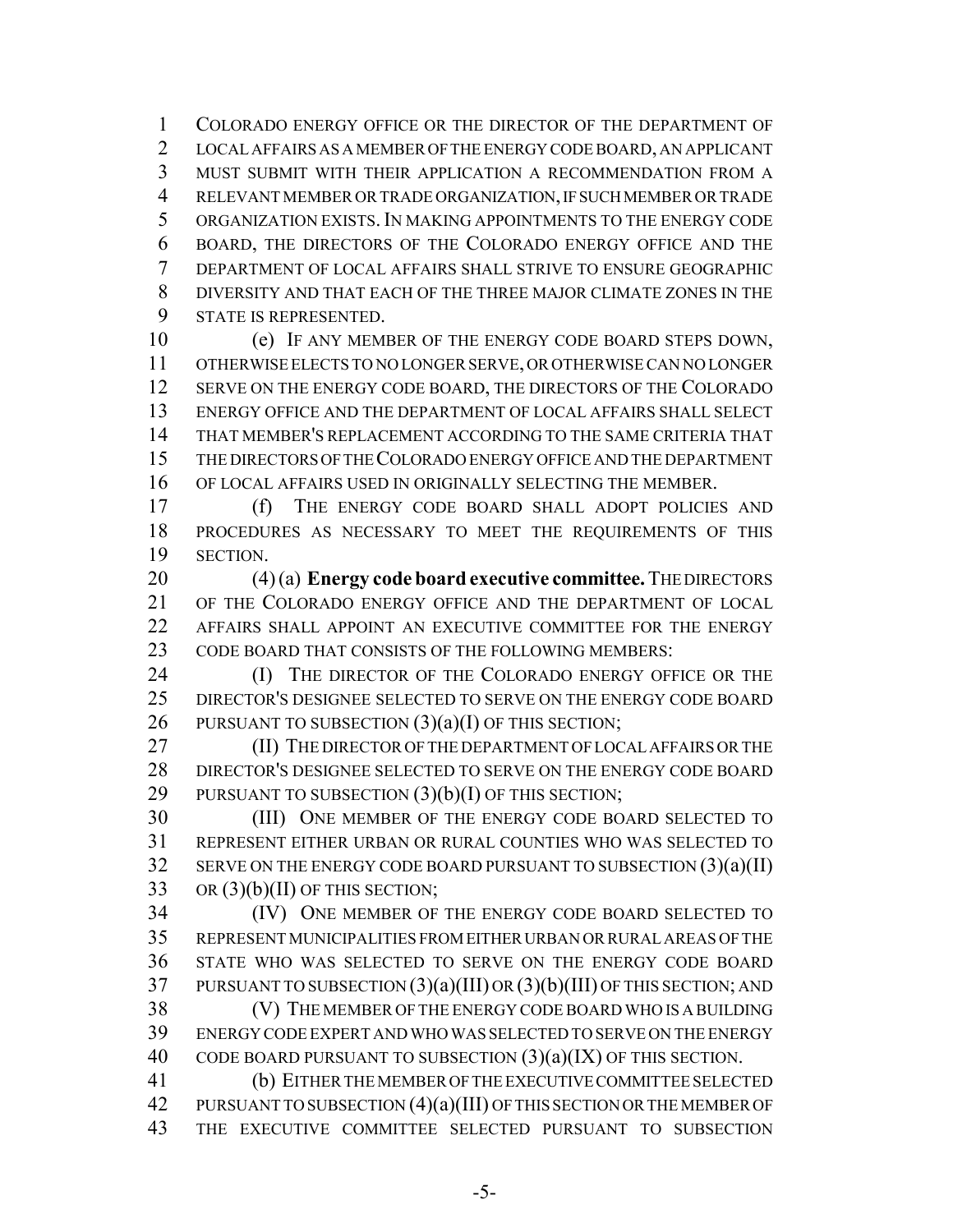(4)(a)(IV) OF THIS SECTION MUST BE A BUILDING OFFICIAL.

 (5) (a) **Duty of the energy code board to adopt a model electric ready and solar ready code.** IT IS THE DUTY OF THE ENERGY CODE BOARD TO DEVELOP A MODEL ELECTRIC READY AND SOLAR READY CODE ON OR BEFORE JUNE 1, 2023, FOR ADOPTION BY COUNTIES, MUNICIPALITIES, AND STATE AGENCIES.

 (b) THE MODEL ELECTRIC READY AND SOLAR READY CODE DEVELOPED BY THE ENERGY CODE BOARD MUST APPLY TO COMMERCIAL AND RESIDENTIAL BUILDINGS AND MUST INCLUDE:

10 (I) SOLAR READY REQUIREMENTS;

 (II) EV READY AND EV CAPABLE REQUIREMENTS FOR RESIDENTIAL BUILDINGS;

 (III) EV READY, EV CAPABLE, AND EV SUPPLY EQUIPMENT INSTALLED REQUIREMENTS FOR MULTI-FAMILY AND COMMERCIAL BUILDINGS WITH PROVISIONS FOR ELECTRICAL SERVICE CAPACITY IN TWENTY PERCENT OR MORE OF THE VEHICLE PARKING SPACES IN THE GARAGE OR PARKING AREA;

 (IV) ELECTRIC READY REQUIREMENTS FOR ALL SINGLE-FAMILY RESIDENTIAL MIXED FUEL USE BUILDINGS;

20 (V) ELECTRIC READY REQUIREMENTS FOR MULTI-FAMILY AND SMALL COMMERCIAL MIXED FUEL USE BUILDINGS UNDER TEN THOUSAND 22 SOUARE FEET:

 (VI) REQUIREMENTS THAT MULTI-FAMILY AND LARGE COMMERCIAL MIXED FUEL USE BUILDINGS THAT ARE TEN THOUSAND SQUARE FEET OR GREATER PROVIDE DEDICATED ELECTRIC PANEL SPACE, ELECTRICAL WIRE, ELECTRICAL RECEPTACLES, AND ADEQUATE PANEL CAPACITY TO ACCOMMODATE THE FUTURE INSTALLATION OF EFFICIENT, 28 ELECTRIC TECHNOLOGIES AND CHARGING FOR ELECTRIC VEHICLES. THESE REQUIREMENTS MUST TAKE INTO ACCOUNT THE COST-EFFECTIVENESS OF PRE-WIRING FOR EFFICIENT ELECTRIC EQUIPMENT AND THE ABILITY TO DETERMINE WHAT WIRING AND RECEPTACLE LOCATIONS WOULD BE NEEDED; AND

 (VII) A PROCESS TO WAIVE ENERGY CODE REQUIREMENTS WHEN THERE HAS BEEN A DECLARED NATURAL DISASTER THAT HAS DESTROYED BUILDINGS OR OTHER CIRCUMSTANCES AS DETERMINED BY THE ENERGY CODE BOARD.

 (c) IN DEVELOPING A MODEL ELECTRIC READY AND SOLAR READY CODE, THE ENERGY CODE BOARD SHALL:

 (I) ENSURE THAT BUILDINGS CAN BE CONVERTED TO HIGH EFFICIENCY ELECTRIC SPACE AND WATER HEATING EQUIPMENT AND APPLIANCES AT THE LOWEST POSSIBLE COST TO BUILDING OWNERS;

**(II)** IN DEVELOPING THE MODEL ELECTRIC READY AND SOLAR READY CODE LANGUAGE FOR MULTI-FAMILY AND LARGE COMMERCIAL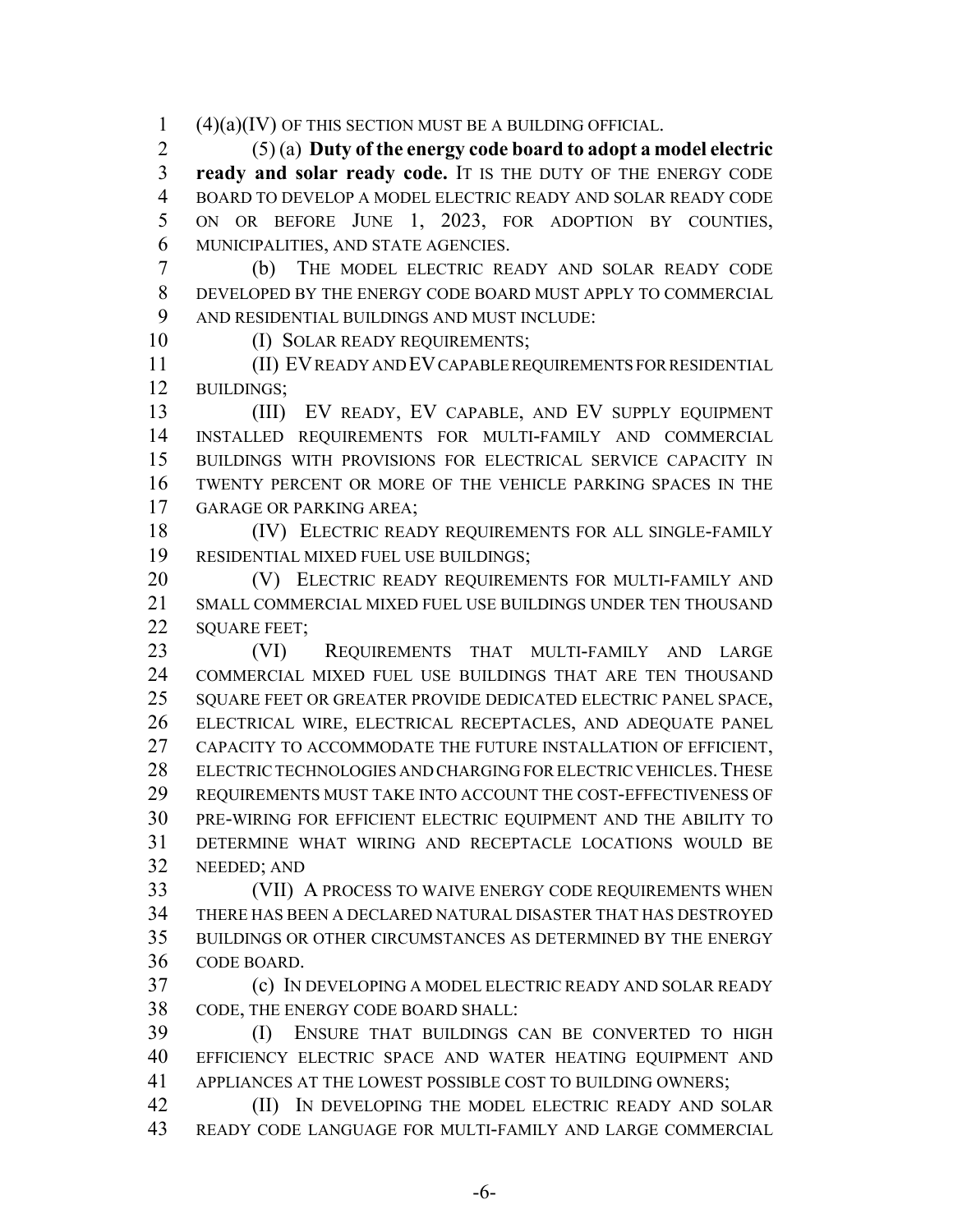MIXED FUEL USE FOR BUILDINGS TEN THOUSAND SQUARE FEET OR GREATER, THE ENERGY CODE BOARD SHALL DEVELOP CLEAR GUIDELINES TO BE INCLUDED IN THE MODEL ENERGY READY AND SOLAR READY CODE THAT SEEK TO MINIMIZE THE COSTS THAT BUILDERS, BUILDING OWNERS, AND DEVELOPERS INCUR IN MEETING ELECTRIC READY AND SOLAR READY CODE REQUIREMENTS WHILE ALSO ENSURING THAT BUILDINGS CAN BE CONVERTED TO HIGH EFFICIENCY ELECTRIC SPACE AND WATER HEATING EQUIPMENT AND APPLIANCES AT THE LOWEST POSSIBLE COST TO BUILDING OWNERS. THESE GUIDELINES MUST INCLUDE PROVISIONS FOR:

 (A) A STANDARD METHODOLOGY FOR DETERMINING HOW TO CALCULATE OR MEASURE WHEN COMPLIANCE WITH A MODEL ELECTRIC AND SOLAR READY CODE REACHES A SUBSTANTIAL COST DIFFERENTIAL THAT WOULD REQUIRE A WAIVER OR VARIANCE FOR SOME OR ALL OF THE 14 PROVISIONS OF THE MODEL ELECTRIC AND SOLAR READY CODE; AND

 (B) AN EVIDENCE-BASED, UNIFORM WAIVER OR VARIANCE PROCESS TO ALLOW A BUILDER, DEVELOPER, OR BUILDING OWNER TO REQUEST A WAIVER WHEN IT CAN BE DEMONSTRATED WITH REASONABLE EVIDENCE THAT COMPLIANCE WILL CREATE A SUBSTANTIAL COST DIFFERENTIAL; AND

 $(C)$  As used in this subsection  $(5)(c)(II)$ , substantial cost DIFFERENTIAL" MEANS ONE PERCENT OR GREATER OF THE TOTAL MECHANICAL, ELECTRICAL, AND PLUMBING CONSTRUCTION COSTS ON THE PROJECT;

**(III)** TAKE INTO ACCOUNT HOME AFFORDABILITY;

25 (IV) (A) ENSURE THAT THE MODEL ELECTRIC READY AND SOLAR READY CODE DEVELOPED BY THE ENERGY CODE BOARD DOES NOT APPLY TO CONSTRUCTION OR RENOVATION THAT SERVES THE PRIMARY PURPOSE OF MAKING A BUILDING ACCESSIBLE OR MORE ACCESSIBLE FOR AN INDIVIDUAL WITH A DISABILITY.

 (B) AS USED IN THIS SUBSECTION (5)(c)(IV), "ACCESSIBLE" MEANS ABLE TO BE APPROACHED, ENTERED, AND USED;

 (V) ENSURE THAT THE USE OF AN ACCEPTABLE REFRIGERANT IS NOT PROHIBITED; AND

 (VI) ENSURE THAT ALL ELECTRICAL AND PLUMBING INSTALLATIONS REQUIRED UNDER THE MODEL ELECTRIC READY AND SOLAR READY CODE ARE SUBJECT TO STATUTORY AND REGULATORY INSPECTION AND PERMIT REQUIREMENTS.

 (6) (a) **Duty of the energy code board to adopt a model low energy and carbon code.** IT IS THE DUTY OF THE ENERGY CODE BOARD TO DEVELOP A MODEL LOW ENERGY AND CARBON CODE ON OR BEFORE JUNE 1, 2025, FOR ADOPTION BY COUNTIES, MUNICIPALITIES, AND STATE AGENCIES.

(b) THE MODEL LOW ENERGY AND CARBON CODE DEVELOPED BY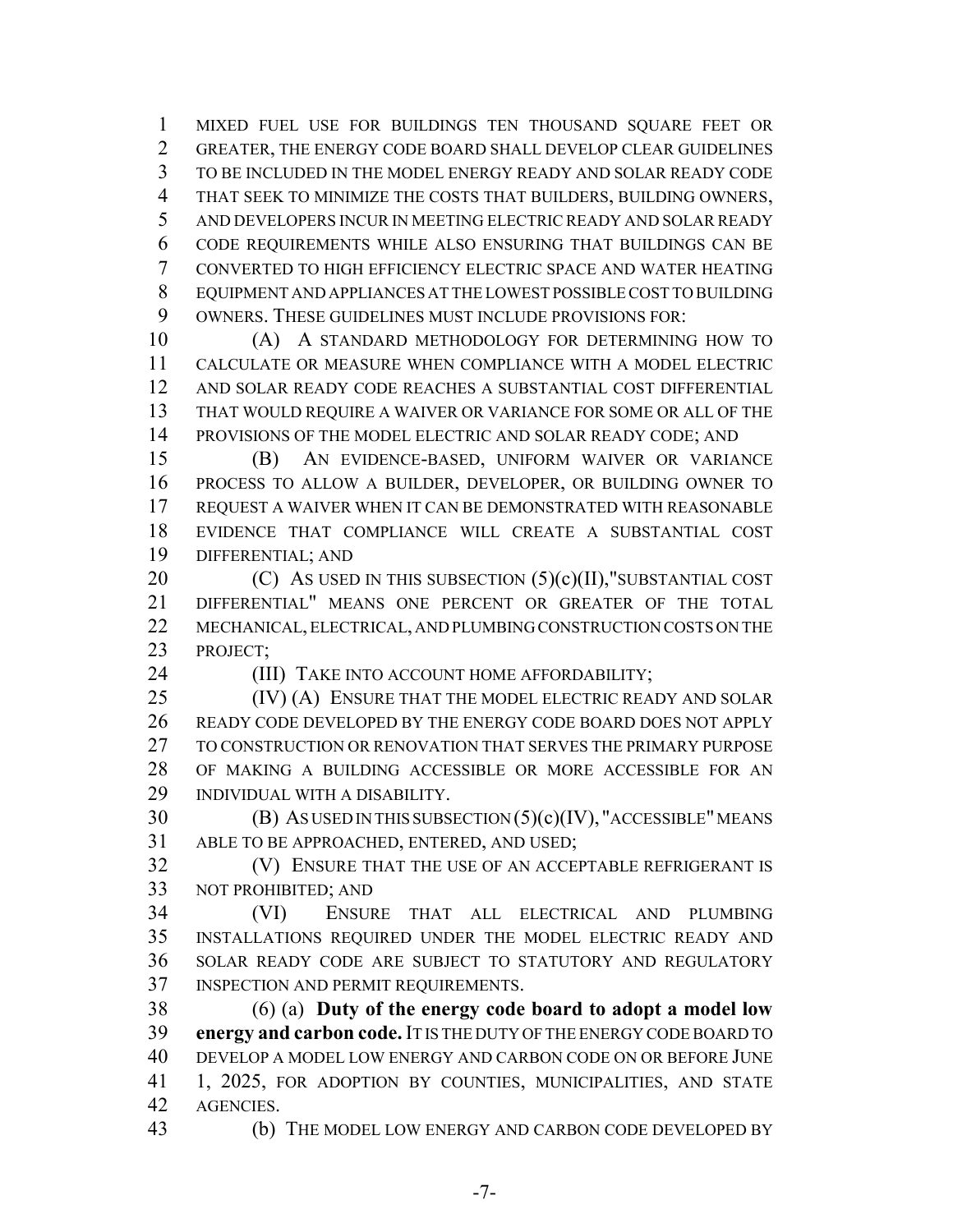THE ENERGY CODE BOARD MUST APPLY TO COMMERCIAL AND RESIDENTIAL BUILDINGS AND MUST:

 (I) INCLUDE THE MORE ENERGY EFFICIENT OF EITHER THE 2021 OR 2024 INTERNATIONAL ENERGY CONSERVATION CODE, EXCEPT AS THE ENERGY CODE BOARD MAY MODIFY THOSE INTERNATIONAL ENERGY CONSERVATION CODES PURSUANT TO SUBSECTION (7) OF THIS SECTION, INCLUDING ANY APPENDICES TO THE INTERNATIONAL ENERGY CONSERVATION CODE THAT THE ENERGY CODE BOARD DEEMS APPROPRIATE;

10 (II) INCLUDE THE MODEL ELECTRIC READY AND SOLAR READY CODE LANGUAGE DEVELOPED FOR ADOPTION BY THE ENERGY CODE BOARD PURSUANT TO SUBSECTION (5) OF THIS SECTION, AND MODIFIED AS THE ENERGY CODE BOARD DEEMS APPROPRIATE;

 (III) PROVIDE COMPLIANCE PATHWAYS FOR ALL-ELECTRIC AND MIXED FUEL USE RESIDENTIAL AND COMMERCIAL BUILDINGS;

 (IV) EXEMPT ELECTRICITY CONSUMPTION IN RESIDENTIAL AND COMMERCIAL BUILDINGS FROM ANY ONSITE OR OFFSITE RENEWABLE ENERGY REQUIREMENTS;

 (V) ALLOW PROJECTS CONSISTING OF ONLY REPLACING A SPACE OR WATER HEATING SYSTEM, AT THE END OF THAT SYSTEM'S USEFUL LIFE, WITH THE INSTALLATION OF A NEW SYSTEM USING THE SAME FUEL OR 22 POWER SOURCE, WITHOUT TRIGGERING PRE-WIRE REQUIREMENTS;

 (VI) ENSURE THAT FOR ANY RENEWABLE ENERGY MEASURES USED TO ENSURE THAT A HOME OR COMMERCIAL BUILDING IS COMPLIANT WITH THE MODEL LOW ENERGY AND CARBON CODE DEVELOPED BY THE ENERGY CODE BOARD, ANY ELECTRIC RENEWABLE ENERGY CREDITS GENERATED MAY NOT BE DOUBLE COUNTED BETWEEN COMPLIANCE WITH THIS SECTION 28 AND THE REQUIREMENTS UNDER SECTION 25-7-105 (1)(e), SECTION 40-3.2-108 (3)(b), SECTION 40-2-125.5, OR ANY SIMILAR GREENHOUSE GAS EMISSION REDUCTION PROGRAM OR SET OF REQUIREMENTS. NOTHING IN THIS SECTION SHALL PRECLUDE A UTILITY FROM ACQUIRING RENEWABLE ENERGY CREDITS FROM A BUILDING OWNER THROUGH A NET-METERING AGREEMENT.

(VII) TAKE INTO ACCOUNT HOME AFFORDABILITY;

 (VIII) MINIMIZE OVERALL CARBON DIOXIDE EMISSIONS ASSOCIATED WITH NEW AND RENOVATED HOMES AND COMMERCIAL BUILDINGS; AND

 (IX) CREATE A PROCESS TO WAIVE ENERGY CODE REQUIREMENTS WHEN THERE HAS BEEN A DECLARED NATURAL DISASTER THAT HAS DESTROYED BUILDINGS OR OTHER CIRCUMSTANCES AS DETERMINED BY THE ENERGY CODE BOARD.

 (c) IN DEVELOPING A MODEL LOW ENERGY AND CARBON CODE, THE ENERGY CODE BOARD SHALL: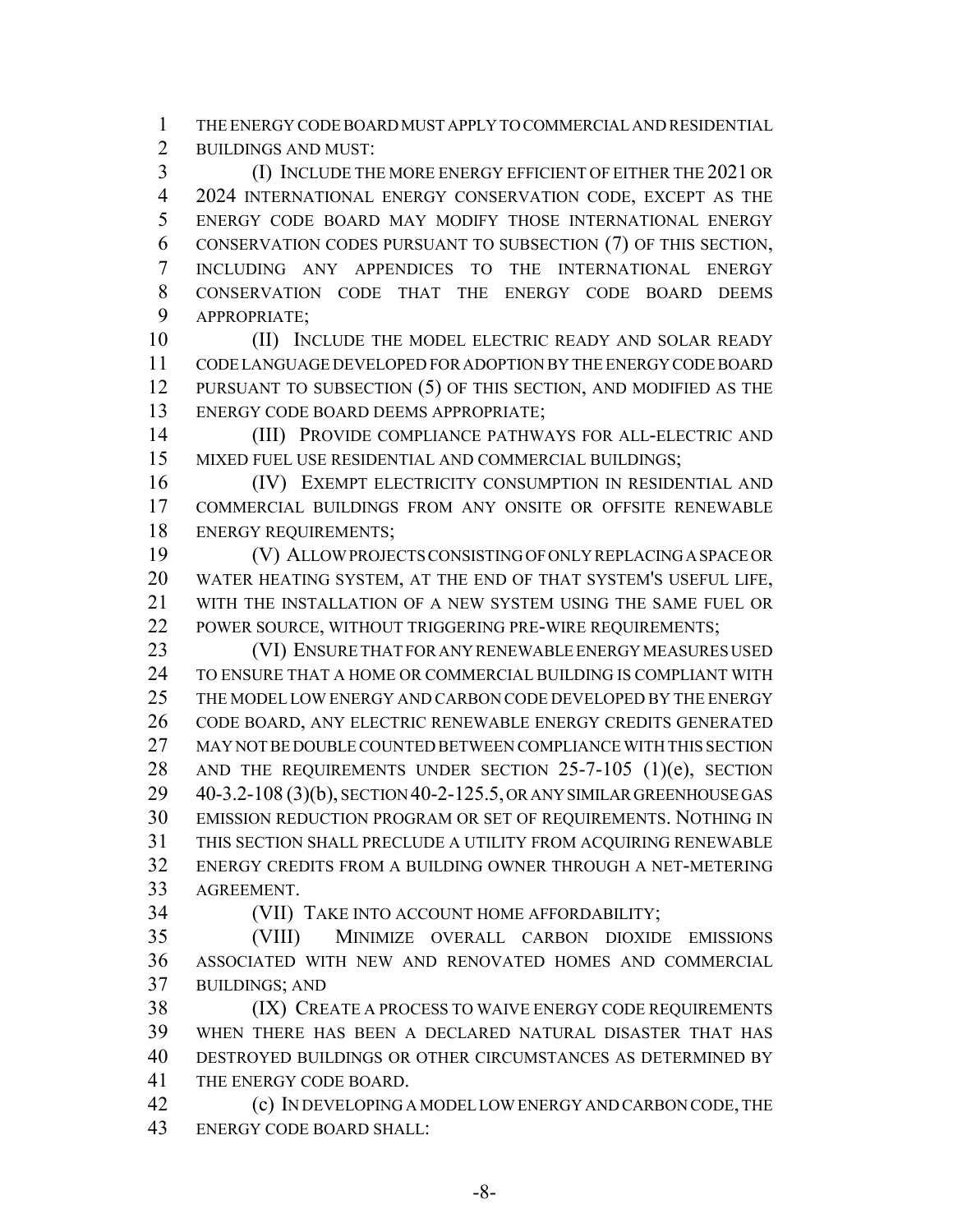(I) (A) ENSURE THAT THE MODEL ELECTRIC READY AND SOLAR READY CODE DEVELOPED BY THE ENERGY CODE BOARD DOES NOT APPLY TO CONSTRUCTION OR RENOVATION THAT SERVES THE PRIMARY PURPOSE OF MAKING A BUILDING ACCESSIBLE OR MORE ACCESSIBLE FOR AN INDIVIDUAL WITH A DISABILITY;

6 (B) AS USED IN THIS SUBSECTION  $(6)(c)(I)$ , "ACCESSIBLE" MEANS ABLE TO BE APPROACHED, ENTERED, AND USED; AND

 (II) ENSURE THAT THE USE OF AN ACCEPTABLE REFRIGERANT IS NOT PROHIBITED.

 (7) **Option to relax international energy conservation code appendices.** THE ENERGY CODE BOARD MAY AS NECESSARY RELAX THE 12 STRINGENCY OF ANY REQUIREMENTS IN THE INTERNATIONAL ENERGY CONSERVATION CODE, INCLUDING APPENDICES THAT IT ADOPTS AS PART OF THE MODEL LOW ENERGY AND CARBON CODE LANGUAGE IT DEVELOPS 15 PURSUANT TO SUBSECTION (5) OF THIS SECTION IF IT DEEMS THAT DOING 16 SO IS APPROPRIATE, BUT THE ENERGY CODE BOARD SHALL NOT INCREASE THE STRINGENCY OF ANY REQUIREMENTS IN THE INTERNATIONAL ENERGY CONSERVATION CODE INCLUDING APPENDICES THAT IT ADOPTS AS PART OF THE MODEL LOW ENERGY AND CARBON CODE LANGUAGE IT DEVELOPS 20 PURSUANT TO SUBSECTION (5) OF THIS SECTION.

 (8) (a) **Process for model code development.** IN ORDER TO 22 DEVELOP EITHER THE MODEL ELECTRIC READY AND SOLAR READY CODE 23 PURSUANT TO SUBSECTION (5) OF THIS SECTION OR THE MODEL LOW ENERGY AND CARBON CODE PURSUANT TO SUBSECTION (6) OF THIS SECTION, TWO-THIRDS OF THE MEMBERS OF THE ENERGY CODE BOARD MUST APPROVE EACH ELEMENT OF THE MODEL CODE.

 (b) IF TWO-THIRDS OF THE ENERGY CODE BOARD FAIL, ON OR BEFORE APRIL 1, 2023, TO ADOPT ANY ELEMENT OF THE MODEL ELECTRIC READY AND SOLAR READY CODE REQUIRED BY SUBSECTION (5) OF THIS SECTION, THE EXECUTIVE COMMITTEE SHALL VOTE ON THAT SAME ELEMENT ON OR BEFORE MAY 15, 2023. IF TWO-THIRDS OF THE ENERGY CODE BOARD FAIL, ON OR BEFORE FEBRUARY 1, 2025, TO ADOPT AN ELEMENT OF THE MODEL LOW ENERGY AND CARBON REQUIRED BY SUBSECTION (6) OF THIS SECTION, THE EXECUTIVE COMMITTEE SHALL VOTE ON THAT SAME ELEMENT ON OR BEFORE MARCH 15, 2025.

 (c) IF THE ENERGY CODE BOARD FAILS, ON OR BEFORE APRIL 1, 2023, TO ADOPT ANY ELEMENT OF THE MODEL ELECTRIC READY AND SOLAR READY CODE REQUIRED BY SUBSECTION (5) OF THIS SECTION, THE EXECUTIVE COMMITTEE SHALL VOTE ON THAT SAME ELEMENT ON OR BEFORE MAY 15, 2023.IF THE ENERGY CODE BOARD FAILS, ON OR BEFORE FEBRUARY 1, 2025, TO ADOPT AN ELEMENT OF THE MODEL LOW ENERGY AND CARBON CODE REQUIRED BY SUBSECTION (6) OF THIS SECTION, THE EXECUTIVE COMMITTEE SHALL VOTE ON THAT SAME ELEMENT ON OR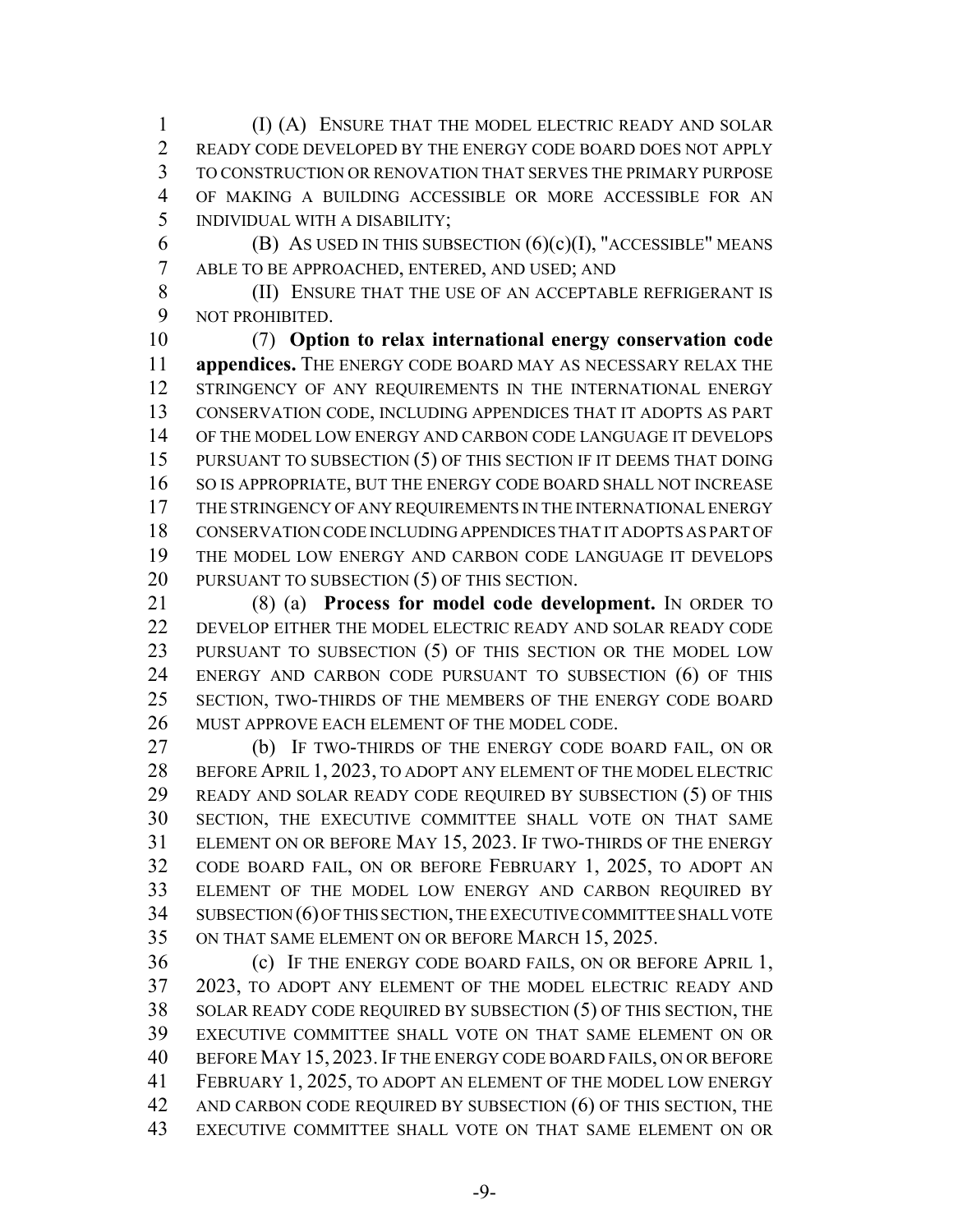BEFORE MARCH 15, 2025.

2 (d) UPON A VOTE OF THE MAJORITY OF THE EXECUTIVE COMMITTEE, AN ELEMENT THAT THE ENERGY CODE BOARD FAILED TO ADOPT IS ADOPTED AS PART OF EITHER THE MODEL ELECTRIC READY AND SOLAR READY CODE OR THE MODEL LOW ENERGY AND CARBON CODE IS ADOPTED AS AN ELEMENT OF THE RESPECTIVE MODEL CODE.

 (e) DURING THE DEVELOPMENT OF BOTH THE MODEL ELECTRIC READY AND SOLAR READY CODE AND THE MODEL LOW ENERGY AND CARBON CODE, THE DIRECTOR OF THE DEPARTMENT OF LOCAL AFFAIRS OR THE DIRECTOR'S DESIGNEE AND THE DIRECTOR OF THE COLORADO ENERGY OFFICE OR THE DIRECTOR'S DESIGNEE SHALL ENSURE THAT THE ENERGY CODE BOARD ADHERES TO THE REQUIREMENTS OF THIS SECTION.

 (9) **Acceptable refrigerants.** THE USE OF AN ACCEPTABLE REFRIGERANT MAY NOT BE PROHIBITED OR OTHERWISE RESTRICTED BY A LOCALITY, COUNTY, OR OTHER STATE RULE OR REGULATION; EXCEPT THAT NOTHING IN THIS ARTICLE 38.5 MAY BE CONSTRUED TO PROHIBIT, LIMIT, OR 17 OTHERWISE MODIFY THE REQUIREMENTS OF REGULATION NUMBER 22, 5 CCR 1001-26, AS AMENDED, OR ANY ENTITY'S PROCUREMENT REQUIREMENTS FOR THEIR OWN USE.

20 (10) (a) **Reporting.** THE COLORADO ENERGY OFFICE SHALL 21 INCLUDE AN UPDATE REGARDING THE EFFECTIVENESS OF THE ENERGY CODE BOARD IN ITS 2027 REPORT TO THE MEMBERS OF THE APPLICABLE COMMITTEES OF REFERENCE IN THE SENATE AND HOUSE OF REPRESENTATIVES AS REQUIRED BY THE "STATE MEASUREMENT FOR ACCOUNTABLE, RESPONSIVE, AND TRANSPARENT (SMART) 26 GOVERNMENT ACT", PART 2 OF ARTICLE 7 OF TITLE 2.

 (b) THE DEPARTMENT OF LOCAL AFFAIRS SHALL INCLUDE AN UPDATE REGARDING THE EFFECTIVENESS OF THE ENERGY CODE BOARD IN ITS 2027 REPORT TO THE MEMBERS OF THE APPLICABLE COMMITTEES OF REFERENCE IN THE SENATE AND HOUSE OF REPRESENTATIVES AS REQUIRED BY THE "STATE MEASUREMENT FOR ACCOUNTABLE, RESPONSIVE, AND TRANSPARENT (SMART) GOVERNMENT ACT", PART 2 OF ARTICLE 7 OF TITLE 2.

 (11) **Repeal.** THIS SECTION IS REPEALED, EFFECTIVE SEPTEMBER 1, 2027.

 **24-38.5-402. Model green energy code.** (1) BEFORE JULY 1, 2024, THE COLORADO ENERGY OFFICE SHALL IDENTIFY MODEL GREEN CODE LANGUAGE FOR ADOPTION. THE COLORADO ENERGY OFFICE SHALL PROMOTE THE VOLUNTARY ADOPTION OF THIS MODEL GREEN CODE LANGUAGE.

 **24-38.5-402. Energy code training - energy code adoption - grant writing assistance.** (1) (a) THE COLORADO ENERGY OFFICE SHALL PROVIDE ENERGY CODE TRAINING TO ASSIST LOCAL GOVERNMENTS,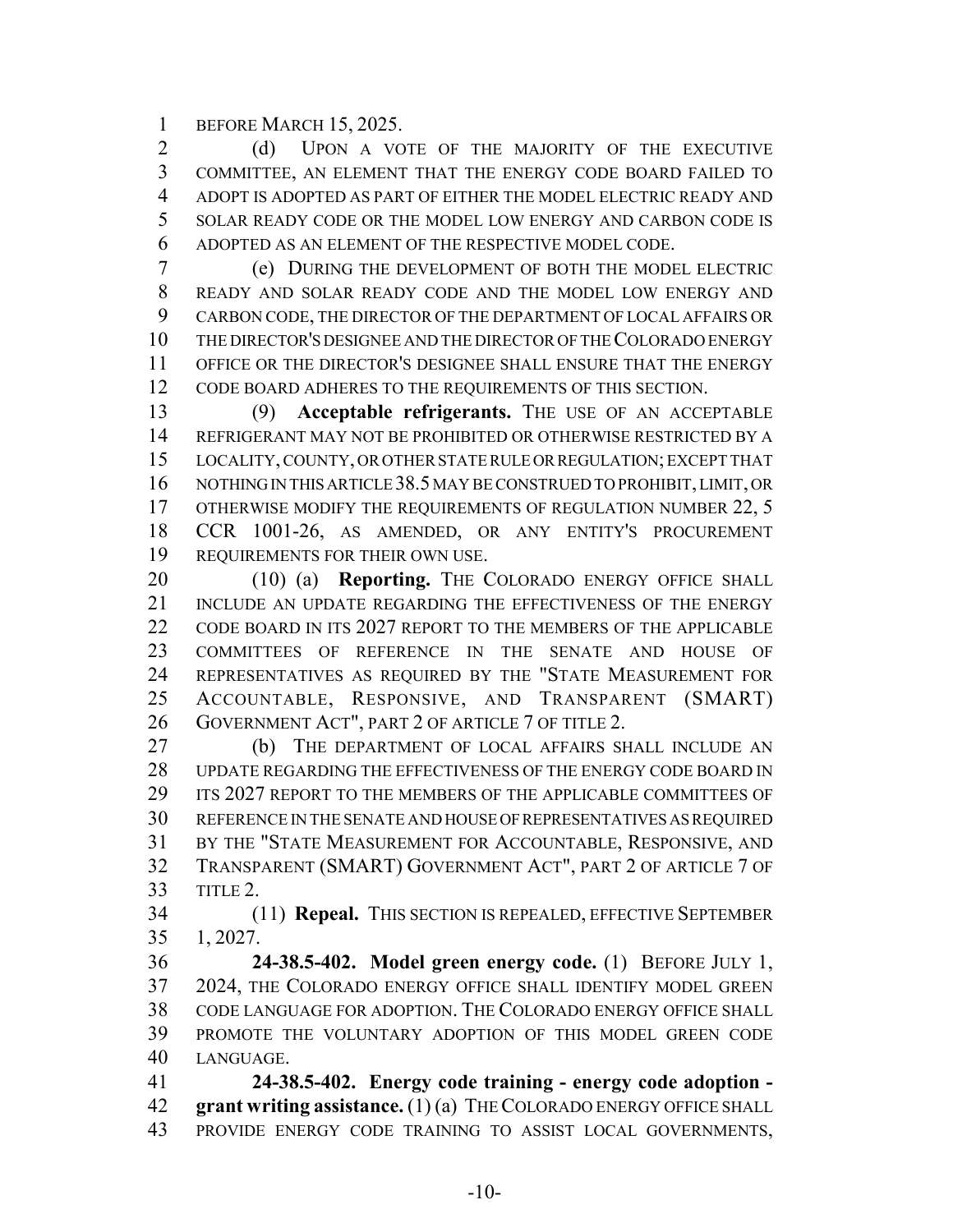DIVISIONS IN THE EXECUTIVE BRANCH OF STATE GOVERNMENT, BUILDERS, AND CONTRACTORS IN ADOPTING AND IMPLEMENTING THE 2021 INTERNATIONAL ENERGY CONSERVATION CODE, ELECTRIC READY AND SOLAR READY CODES, AND LOW ENERGY AND CARBON CODES. THE TRAINING ITSELF AND THE MATERIALS PROVIDED ALONG WITH THIS TRAINING MUST BE IN BOTH ENGLISH AND SPANISH.

 (b) IF THE COLORADO ENERGY OFFICE IS ABLE TO OBTAIN FUNDING, THE COLORADO ENERGY OFFICE SHALL PROVIDE FINANCIAL ASSISTANCE THROUGH AN APPLICATION PROCESS TO SUPPORT THE ADOPTION AND ENFORCEMENT BY LOCAL GOVERNMENTS OF THE 2021 INTERNATIONAL ENERGY CONSERVATION CODE, AN ELECTRIC READY AND 12 SOLAR READY CODE, AND A LOW ENERGY AND CARBON CODE.

 (2) THE COLORADO ENERGY OFFICE SHALL ADOPT POLICIES AND PROCEDURES AS NECESSARY FOR THE CREATION AND ADMINISTRATION OF A GRANT PROGRAM TO AWARD THE GRANTS DESCRIBED IN SUBSECTION (3)(a)(I) OF THIS SECTION, INCLUDING POLICIES AND PROCEDURES THAT AT A MINIMUM ESTABLISH THE APPLICATION PROCESS AND THE GRANT AWARD CRITERIA.

 (3) (a) WITHIN THREE DAYS AFTER THE EFFECTIVE DATE OF THIS 20 SUBSECTION (3)(a), THE STATE TREASURER SHALL TRANSFER THREE MILLION DOLLARS FROM THE GENERAL FUND TO THE ENERGY FUND CREATED IN SECTION 24-38.5-102.4. THE COLORADO ENERGY OFFICE SHALL EXPEND THE MONEY TRANSFERRED BY THE GENERAL ASSEMBLY 24 PURSUANT TO THIS SUBSECTION (3)(a) FOR THE PURPOSES OF:

 (I) ISSUING GRANTS, NOT TO EXCEED A TOTAL OF TWO MILLION DOLLARS, TO LOCAL GOVERNMENTS TO SUPPORT THEIR ADOPTION AND ENFORCEMENT OF THE 2021 INTERNATIONAL ENERGY CONSERVATION 28 CODE, AN ELECTRIC READY AND SOLAR READY CODE, AND A LOW ENERGY AND CARBON CODE AND TO COVER THE DIRECT AND INDIRECT COSTS ASSOCIATED WITH ISSUING THESE GRANTS; AND

 (II) PROVIDING ENERGY CODE TRAINING AND TECHNICAL ASSISTANCE, INCLUDING GRANT WRITING ASSISTANCE, NOT TO EXCEED A TOTAL COST OF ONE MILLION DOLLARS, TO ASSIST LOCAL GOVERNMENTS AND DIVISIONS IN THE EXECUTIVE BRANCH OF STATE GOVERNMENT IN ADOPTING AND ENFORCING THE 2021 INTERNATIONAL ENERGY CONSERVATION CODE, AN ELECTRIC READY AND SOLAR READY CODE, A LOW ENERGY AND CARBON CODE, OR A GREEN CODE AND COVERING THE DIRECT AND INDIRECT COSTS ASSOCIATED WITH ALIGNING ENERGY CODES AND WITH PROVIDING THIS TRAINING AND TECHNICAL ASSISTANCE.

 (b) WITHIN THREE DAYS AFTER THE EFFECTIVE DATE OF THIS SUBSECTION (3)(b), THE STATE TREASURER SHALL TRANSFER ONE MILLION 42 DOLLARS FROM THE GENERAL FUND TO THE ENERGY FUND CREATED IN SECTION 24-38.5-102.4. THE COLORADO ENERGY OFFICE SHALL EXPEND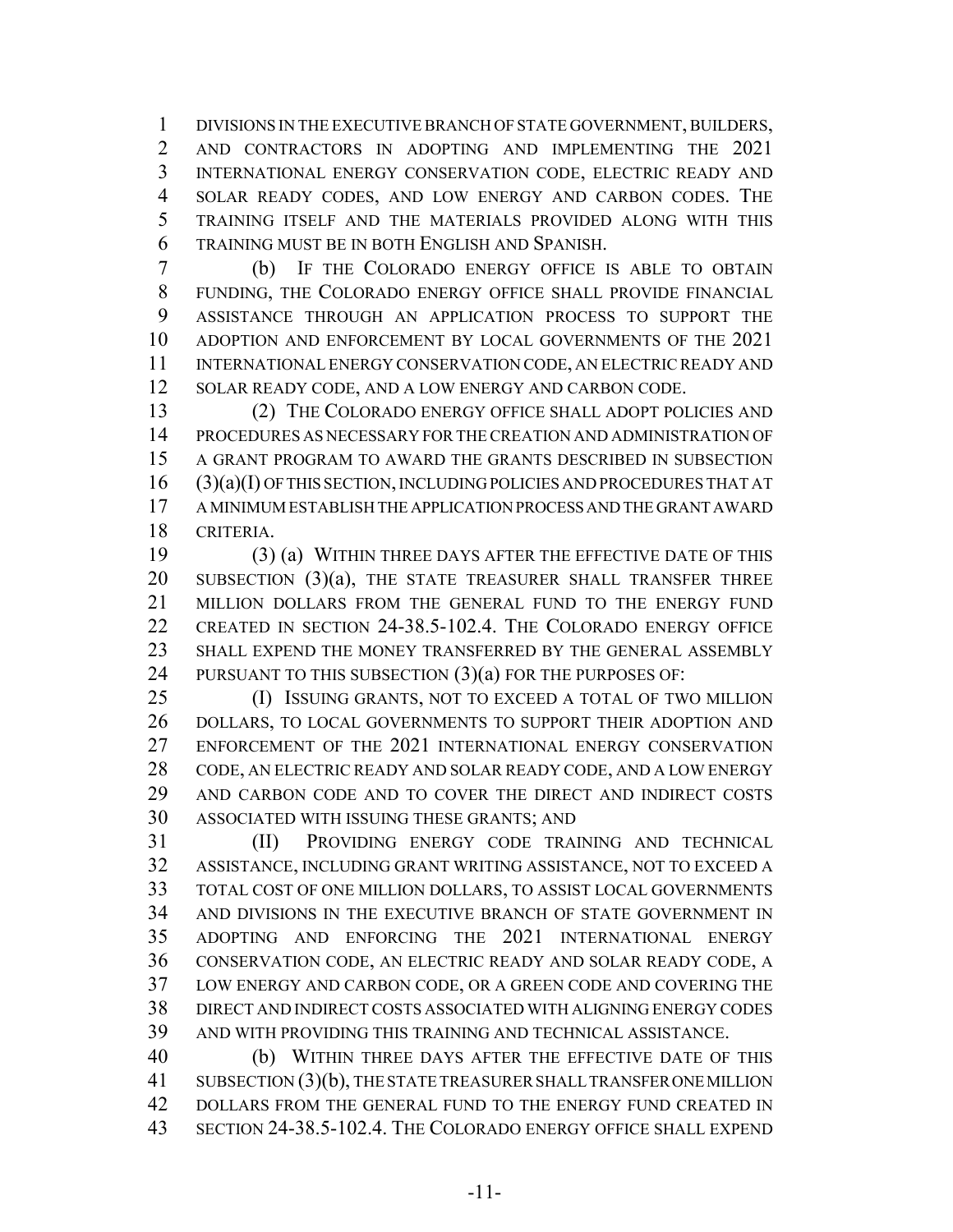THE MONEY TRANSFERRED BY THE GENERAL ASSEMBLY PURSUANT TO THIS 2 SUBSECTION (3)(b) FOR THE PURPOSE OF PROVIDING ENERGY CODE TRAINING TO ASSIST ARCHITECTS, BUILDERS, CONTRACTORS, AND DESIGNERS IN IMPLEMENTING THE 2021 INTERNATIONAL ENERGY CONSERVATION CODE, ELECTRIC READY AND SOLAR READY CODES, AND LOW ENERGY AND CARBON CODES. THE TRAINING AND MATERIALS PROVIDED ALONG WITH THIS TRAINING MUST BE IN BOTH ENGLISH AND SPANISH.

 (c) WITHIN THREE DAYS AFTER THE EFFECTIVE DATE OF THIS SUBSECTION (3)(c), THE STATE TREASURER SHALL TRANSFER ONE HUNDRED AND FIFTY THOUSAND DOLLARS FROM THE GENERAL FUND TO THE ENERGY FUND CREATED IN SECTION 24-38.5-102.4. THE COLORADO ENERGY OFFICE SHALL EXPEND THE MONEY TRANSFERRED BY THE GENERAL ASSEMBLY PURSUANT TO THIS SUBSECTION (3)(c) FOR THE COSTS ASSOCIATED WITH ADMINISTERING THE ENERGY CODE BOARD ESTABLISHED IN SECTION 24-38.5-401 (2).

 **24-38.5-403. Building electrification for public buildings grant program - creation - report - legislative declaration.** (1) THE GENERAL ASSEMBLY HEREBY FINDS, DETERMINES, AND DECLARES THAT:

**(a) EMISSIONS FROM HEATING BUILDINGS ARE ONE OF THE FIVE** LARGEST SOURCES OF GREENHOUSE GAS POLLUTION IN COLORADO;

22 (b) MANY PUBLIC BUILDINGS OWNED BY LOCAL GOVERNMENTS, SCHOOL DISTRICTS, INSTITUTIONS OF HIGHER EDUCATION, AND OTHER GOVERNMENTAL ENTITIES ARE OLDER BUILDINGS WITH BOTH HIGH ENERGY COSTS AND EMISSIONS;

 (c) ENERGY PERFORMANCE CONTRACTING IS AN IMPORTANT TOOL THAT GOVERNMENTAL ENTITIES CAN USE TO UPGRADE THE ENERGY PERFORMANCE OF BUILDINGS BY FINANCING ENERGY UPGRADES BASED ON PROJECTED SAVINGS IN ENERGY COSTS;

 (d) NEWER TECHNOLOGIES SUCH AS COLD CLIMATE HEAT PUMPS AND HEAT PUMP WATER HEATERS OFFER MANY OPPORTUNITIES TO REDUCE GREENHOUSE GAS AND NITROGEN OXIDE EMISSIONS AND IMPROVE INDOOR AIR QUALITY; AND

 (e) THEREFORE, IT IS IMPORTANT FOR STATE INVESTMENTS TO SUPPORT PUBLIC AGENCIES IN INCLUDING HIGH-EFFICIENCY ELECTRIC HEATING UPGRADES IN ENERGY PERFORMANCE CONTRACTS FOR PUBLIC BUILDINGS.

 (2) THERE IS CREATED IN THE COLORADO ENERGY OFFICE THE BUILDING ELECTRIFICATION FOR PUBLIC BUILDINGS GRANT PROGRAM TO PROVIDE GRANTS TO INSTITUTIONS OF HIGHER EDUCATION, LOCAL GOVERNMENTS, SCHOOL DISTRICTS, STATE AGENCIES, AND SPECIAL DISTRICTS FOR THE INSTALLATION OF HIGH-EFFICIENCY ELECTRIC HEATING EQUIPMENT.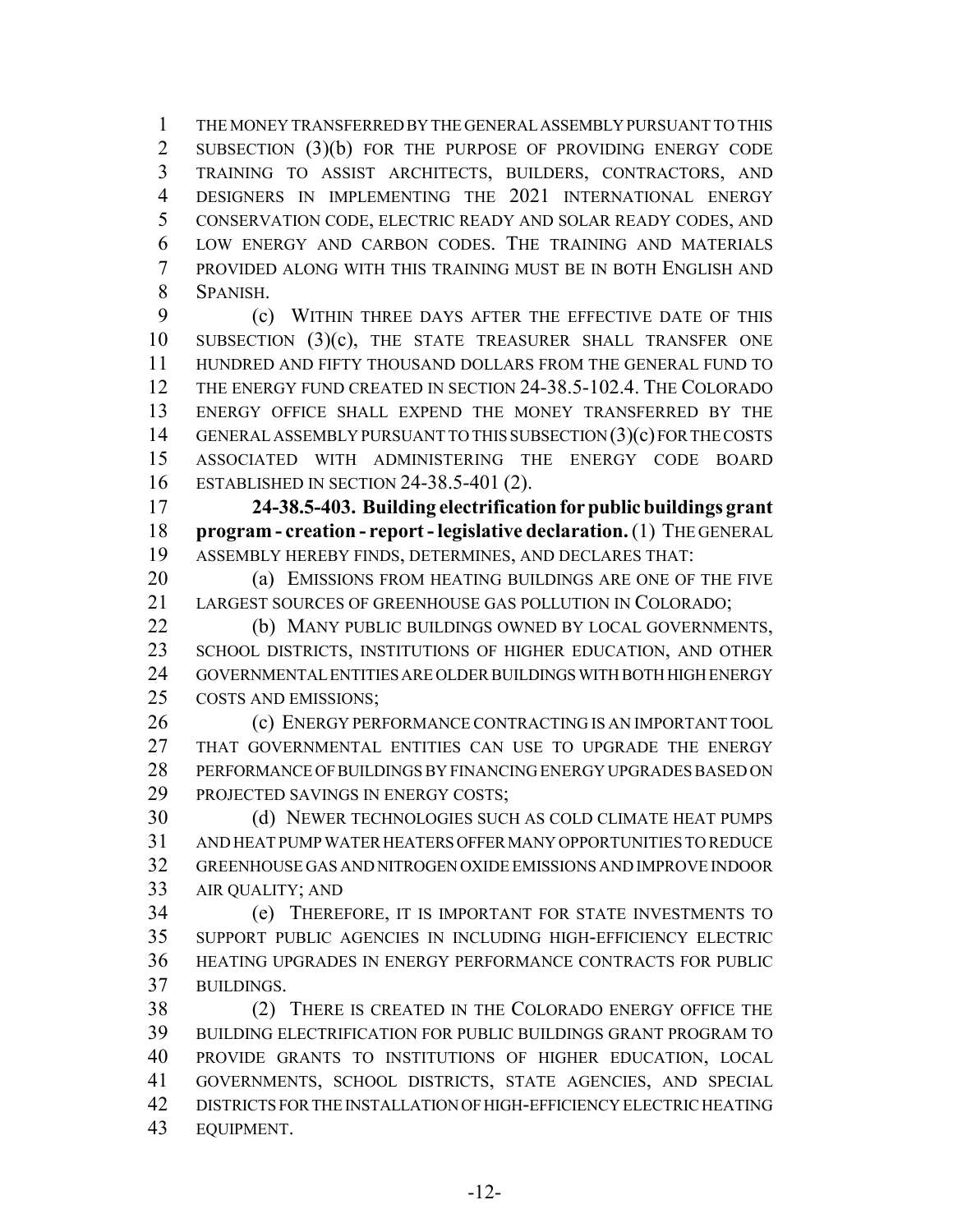(3) GRANTEES MAY USE MONEY RECEIVED THROUGH THE BUILDING ELECTRIFICATION FOR PUBLIC BUILDINGS GRANT PROGRAM FOR THE FOLLOWING PURPOSES:

 (a) THE PURCHASE AND INSTALLATION OF HIGH-EFFICIENCY ELECTRIC EQUIPMENT FOR SPACE HEATING, WATER HEATING, OR COOKING;

 (b) THE PURCHASE OF ELECTRICAL INSTALLATIONS AND UPGRADES NECESSARY TO SUPPORT THE INSTALLATION OF HIGH-EFFICIENCY ELECTRIC EQUIPMENT;

 (c) THE PURCHASE AND INSTALLATION OF OTHER INNOVATIVE BUILDING HEATING TECHNOLOGIES THAT THE COLORADO ENERGY OFFICE DETERMINES WILL LIKELY ACHIEVE EQUAL OR LOWER LEVELS OF GREENHOUSE GAS EMISSIONS THAN HIGH EFFICIENCY HEAT PUMPS 13 OPERATED ON THE PROJECTED 2030 ELECTRIC GRID; AND

14 (d) IN THE CASE OF ELIGIBLE ENTITIES FROM LOW-INCOME, DISPROPORTIONATELY IMPACTED COMMUNITIES, OR JUST TRANSITION COMMUNITIES AS THOSE COMMUNITIES ARE IDENTIFIED BY THE COLORADO ENERGY OFFICE, TO COVER THE ADMINISTRATIVE COSTS ASSOCIATED WITH 18 THE PURCHASE AND INSTALLATION DESCRIBED IN SUBSECTIONS (3)(a),  $(3)(b)$ , AND  $(3)(c)$  OF THIS SECTION.

20 (4) THE COLORADO ENERGY OFFICE SHALL ADMINISTER THE BUILDING ELECTRIFICATION FOR PUBLIC BUILDINGS GRANT PROGRAM, AWARD GRANTS AS PROVIDED IN THIS SECTION, AND DEVELOP POLICIES AND PROCEDURES AS NECESSARY TO IMPLEMENT THE GRANT PROGRAM.

 (5) GRANTS SHALL BE PAID OUT OF THE CLEAN AIR BUILDINGS INVESTMENTS FUND CREATED IN SECTION 24-38.5-405.

 (6) THE COLORADO ENERGY OFFICE MAY DEVELOP POLICIES AND PROCEDURES PRIORITIZING THE GRANT APPLICATIONS OF ELIGIBLE ENTITIES FROM LOW-INCOME, DISPROPORTIONATELY IMPACTED COMMUNITIES, OR JUST TRANSITION COMMUNITIES AS THOSE COMMUNITIES ARE IDENTIFIED BY THE COLORADO ENERGY OFFICE, AND THE COLORADO ENERGY OFFICE SHALL AWARD AT LEAST THIRTY PERCENT OF THE TOTAL AMOUNT OF MONEY IT AWARDS THROUGH GRANTS PURSUANT TO THE BUILDING ELECTRIFICATION FOR PUBLIC BUILDINGS GRANT PROGRAM TO SUCH ELIGIBLE ENTITIES.

 (7) (a) TO RECEIVE A GRANT, AN ELIGIBLE ENTITY MUST SUBMIT AN APPLICATION TO THE COLORADO ENERGY OFFICE IN ACCORDANCE WITH THE POLICIES AND PROCEDURES SPECIFIED BY THE COLORADO ENERGY OFFICE.

 (b) THE COLORADO ENERGY OFFICE SHALL PROVIDE TECHNICAL ASSISTANCE IN APPLYING FOR GRANTS THROUGH THE BUILDING ELECTRIFICATION FOR PUBLIC BUILDINGS GRANT PROGRAM AS NEEDED TO ELIGIBLE ENTITIES FROM LOW-INCOME, DISPROPORTIONATELY IMPACTED COMMUNITIES, OR JUST TRANSITION COMMUNITIES AS THOSE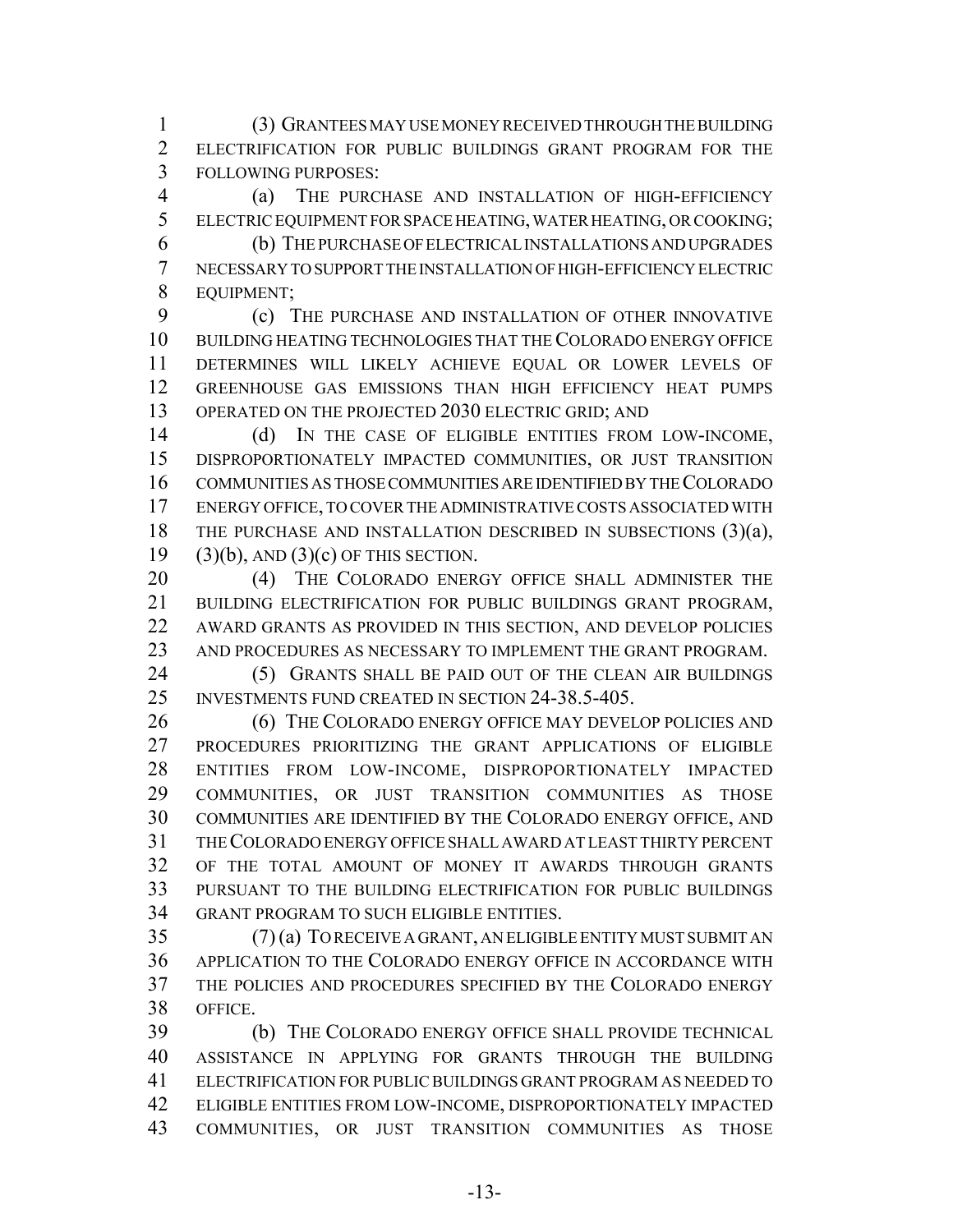COMMUNITIES ARE IDENTIFIED BY THE COLORADO ENERGY OFFICE.

 (8) (a) EACH GRANTEE THAT RECEIVES A GRANT THROUGH THE BUILDING ELECTRIFICATION FOR PUBLIC BUILDINGS GRANT PROGRAM SHALL SUBMIT AN ANNUAL REPORT TO THE COLORADO ENERGY OFFICE FOR THE FIRST FIVE YEARS AFTER RECEIVING THE GRANT.

 (b) (I) ON OR BEFORE FEBRUARY 1, 2024, AND ON EACH YEAR THEREAFTER, THE COLORADO ENERGY OFFICE SHALL SUBMIT A SUMMARIZED REPORT TO THE TRANSPORTATION AND ENERGY COMMITTEE OF THE SENATE AND THE ENERGY AND ENVIRONMENT COMMITTEE OF THE HOUSE OF REPRESENTATIVES OR THEIR SUCCESSOR COMMITTEES, ON THE BUILDING ELECTRIFICATION FOR PUBLIC BUILDINGS GRANT PROGRAM. AT A MINIMUM, THIS SUMMARIZED REPORT MUST INCLUDE:

 (A) A DESCRIPTION OF THE GRANTS AWARDED, INCLUDING A DESCRIPTION OF THE PROJECTS FUNDED BY THE GRANTS AS DESCRIBED TO THE COLORADO ENERGY OFFICE IN THE GRANT APPLICATIONS;

 (B) THE PERCENTAGE OF GRANTS AWARDED TO LOW-INCOME, DISPROPORTIONATELY IMPACTED COMMUNITIES OR JUST TRANSITION COMMUNITIES AND TO INDIVIDUALS WITH A DISABILITY OR ENTITIES THAT USED THE GRANTS TO PROVIDE A SERVICE FOR INDIVIDUALS WITH A DISABILITY; AND

 (C) TO THE EXTENT AVAILABLE, THE IMPACTS OF THE GRANTS ON GAS USE, ELECTRICITY USE, EMISSIONS, AND ENERGY COSTS.

**(II) THIS SUBSECTION (8)(b) IS REPEALED, EFFECTIVE JULY 1, 2026.** 

 **24-38.5-404. High-efficiency electric heating and appliances grant program - creation - report - legislative declaration - repeal.** (1) THE GENERAL ASSEMBLY HEREBY FINDS, DETERMINES, AND DECLARES THAT:

28 (a) EMISSIONS FROM HEATING BUILDINGS ARE ONE OF THE FIVE LARGEST SOURCES OF GREENHOUSE GAS POLLUTION IN COLORADO;

 (b) OVER A MILLION COLORADANS LIVE IN ENERGY BURDENED HOUSEHOLDS THAT SPEND FIVE PERCENT OR MORE OF THEIR HOUSEHOLD INCOME ON ENERGY EXPENDITURES;

 (c) NEWER TECHNOLOGIES SUCH AS COLD CLIMATE HEAT PUMPS AND HEAT PUMP WATER HEATERS OFFER MANY OPPORTUNITIES TO REDUCE GREENHOUSE GAS AND NITROGEN OXIDE EMISSIONS AND IMPROVE INDOOR AIR QUALITY;

 (d) ENERGY UPGRADES TO RESIDENTIAL AND COMMERCIAL BUILDINGS MAY BE MORE COST EFFECTIVE AND EASIER TO IMPLEMENT WHEN DEPLOYED AT THE NEIGHBORHOOD SCALE, AND NEIGHBORHOOD-SCALE UPGRADES MAY ALLOW UTILITIES TO AVOID OR 41 DEFER INVESTMENTS IN GAS AND ELECTRIC DISTRIBUTION, THEREBY REDUCING COSTS FOR ALL UTILITY RATEPAYERS; AND

(e) THEREFORE, IT IS IMPORTANT FOR THE STATE TO SUPPORT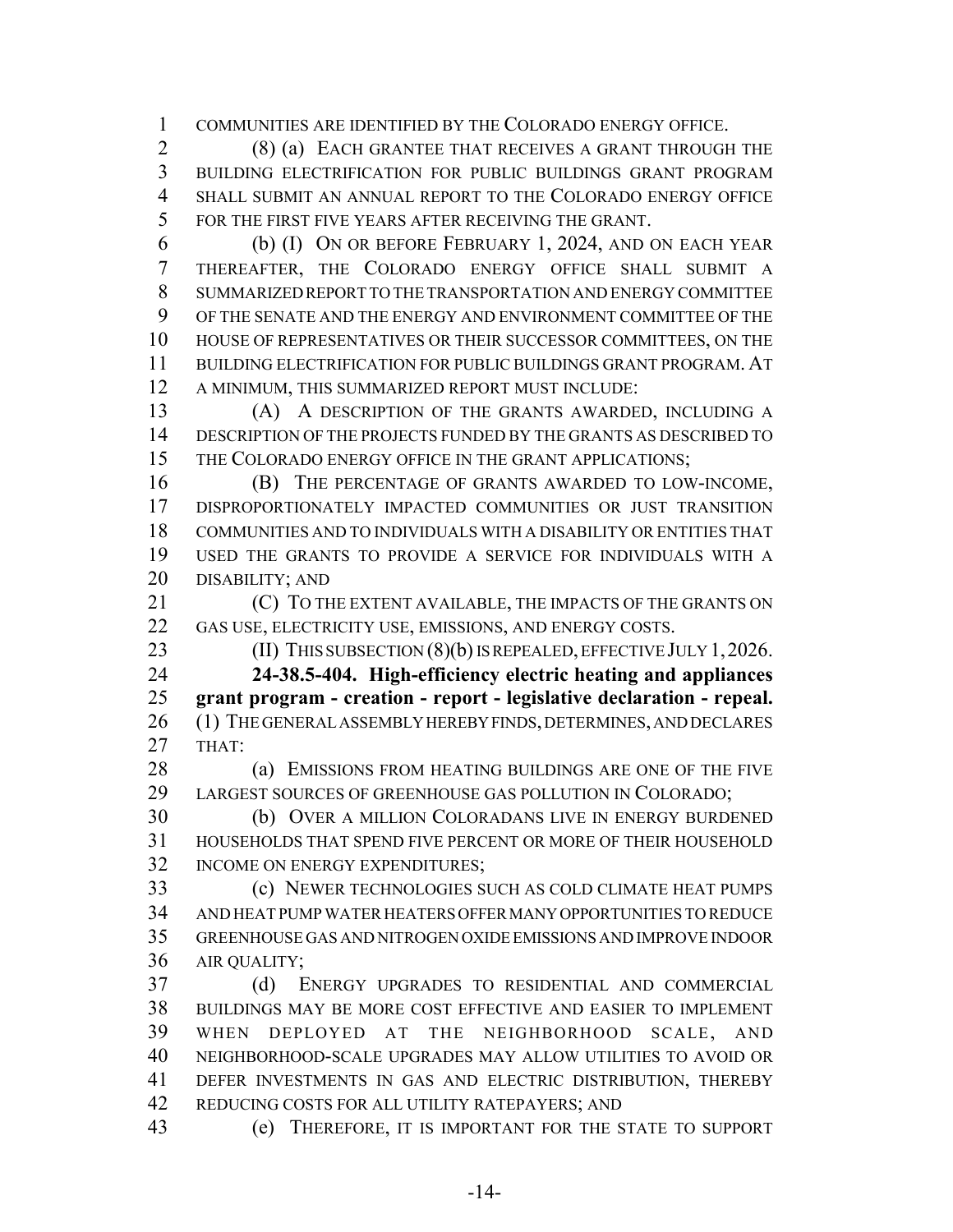INVESTMENTS IN NEIGHBORHOOD-SCALE ENERGY EFFICIENCY UPGRADES. (2) THERE IS CREATED IN THE COLORADO ENERGY OFFICE THE HIGH-EFFICIENCY ELECTRIC HEATING AND APPLIANCES GRANT PROGRAM TO PROVIDE GRANTS TO INSTITUTIONS OF HIGHER EDUCATION, LOCAL GOVERNMENTS, UTILITIES, NONPROFIT ORGANIZATIONS, BUSINESSES AND OTHER ENTITIES AS DETERMINED BY THE COLORADO ENERGY OFFICE, AND HOUSING DEVELOPERS FOR THE INSTALLATION OF HIGH-EFFICIENCY ELECTRIC HEATING EQUIPMENT IN MULTIPLE STRUCTURES WITHIN A NEIGHBORHOOD.

 (3) GRANTEES MAY USE THE MONEY RECEIVED THROUGH THE HIGH-EFFICIENCY ELECTRIC HEATING AND APPLIANCES GRANT PROGRAM FOR THE FOLLOWING PURPOSES:

 (a) THE PURCHASE AND INSTALLATION OF HIGH-EFFICIENCY ELECTRIC EQUIPMENT FOR SPACE HEATING, WATER HEATING, OR COOKING IN MULTIPLE RESIDENTIAL OR COMMERCIAL BUILDINGS LOCATED IN CLOSE PROXIMITY;

 (b) THE PURCHASE OF ELECTRICAL INSTALLATIONS AND UPGRADES NECESSARY TO SUPPORT THE INSTALLATION OF HIGH-EFFICIENCY ELECTRIC EQUIPMENT;

**(c)** THE PURCHASE AND INSTALLATION OF OTHER INNOVATIVE BUILDING HEATING TECHNOLOGIES THAT THE COLORADO ENERGY OFFICE DETERMINES WILL LIKELY ACHIEVE EQUAL OR LOWER LEVELS OF GREENHOUSE GAS EMISSIONS THAN HIGH-EFFICIENCY HEAT PUMPS 24 OPERATED ON THE PROJECTED 2030 ELECTRIC GRID; AND

25 (d) IN THE CASE OF LOCAL GOVERNMENTS, ELECTRIC AND GAS UTILITIES, NONPROFIT ORGANIZATIONS, BUSINESSES AND OTHER ENTITIES AS DETERMINED BY THE COLORADO ENERGY OFFICE, OR HOUSING DEVELOPERS THAT OPERATE IN LOW-INCOME, DISPROPORTIONATELY IMPACTED COMMUNITIES OR JUST TRANSITION COMMUNITIES AS THOSE COMMUNITIES ARE IDENTIFIED BY THE COLORADO ENERGY OFFICE, TO COVER THE ADMINISTRATIVE COSTS ASSOCIATED WITH THE PURCHASE AND 32 INSTALLATION DESCRIBED IN SUBSECTIONS  $(3)(a)$ ,  $(3)(b)$ , AND  $(3)(c)$  OF THIS SECTION.

 (4) THE COLORADO ENERGY OFFICE SHALL ADMINISTER THE HIGH-EFFICIENCY ELECTRIC HEATING AND APPLIANCES GRANT PROGRAM, AWARD GRANTS AS PROVIDED IN THIS SECTION, AND DEVELOP POLICIES AND PROCEDURES AS NECESSARY TO IMPLEMENT THE GRANT PROGRAM.

 (5) GRANTS SHALL BE PAID OUT OF THE CLEAN AIR BUILDINGS INVESTMENTS FUND CREATED IN SECTION 24-38.5-405.

 (6) THE COLORADO ENERGY OFFICE MAY DEVELOP POLICIES AND PROCEDURES PRIORITIZING THE GRANT APPLICATIONS OF LOCAL GOVERNMENTS, ELECTRIC AND GAS UTILITIES, NONPROFIT ORGANIZATIONS, BUSINESSES AND OTHER ENTITIES AS DETERMINED BY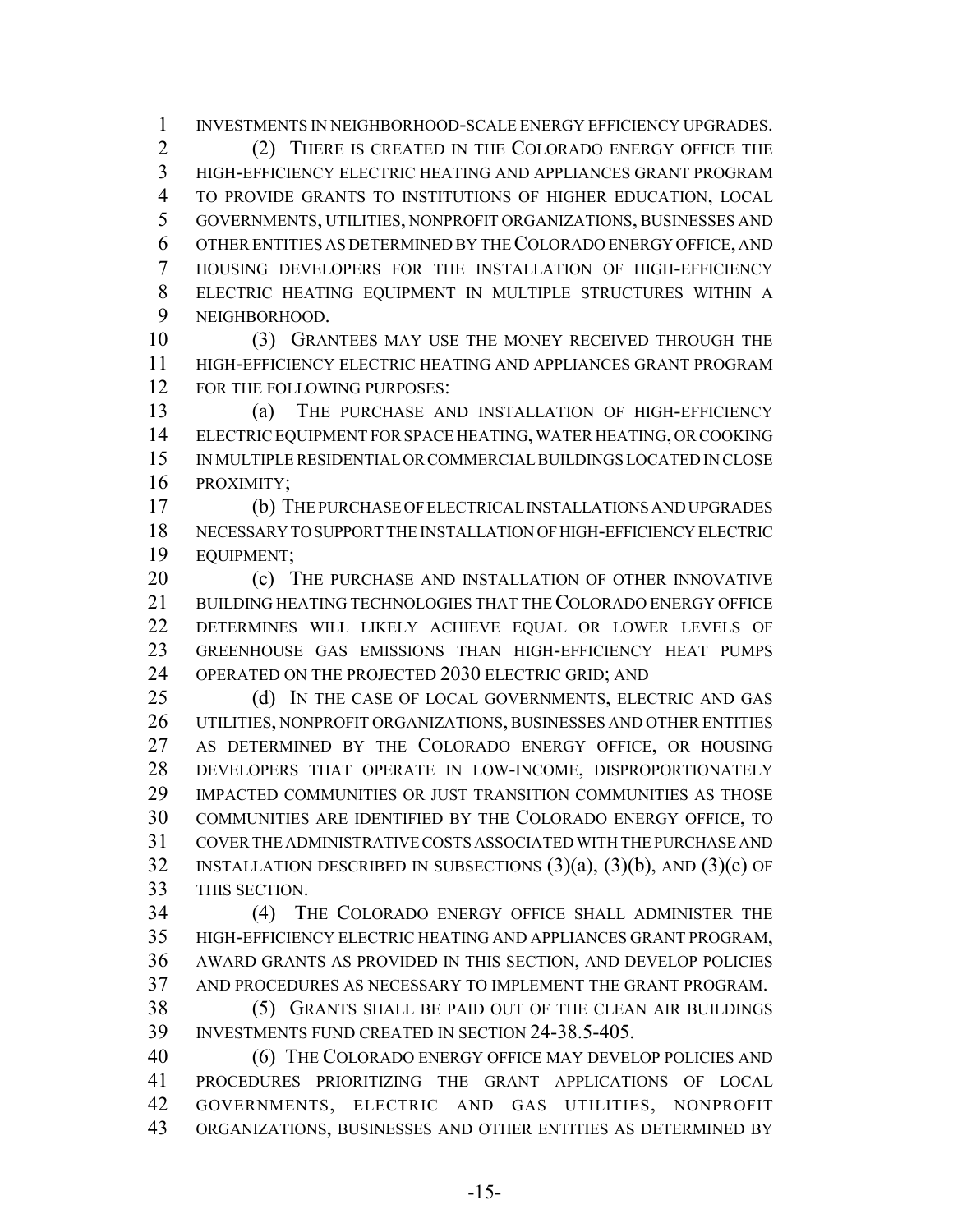THE COLORADO ENERGY OFFICE, OR HOUSING DEVELOPERS THAT OPERATE IN LOW-INCOME, DISPROPORTIONATELY IMPACTED COMMUNITIES OR JUST TRANSITION COMMUNITIES AS THOSE COMMUNITIES ARE IDENTIFIED BY THE COLORADO ENERGY OFFICE, AND THE COLORADO ENERGY OFFICE SHALL AWARD AT LEAST THIRTY PERCENT OF THE TOTAL AMOUNT OF MONEY IT AWARDS THROUGH GRANTS PURSUANT TO THE HIGH-EFFICIENCY ELECTRIC HEATING AND APPLIANCES GRANT PROGRAM TO SUCH LOCAL GOVERNMENTS, ELECTRIC AND GAS UTILITIES, NONPROFIT ORGANIZATIONS, BUSINESSES AND OTHER ENTITIES AS DETERMINED BY THE COLORADO ENERGY OFFICE, OR HOUSING DEVELOPERS.

 (7) (a) TO RECEIVE A GRANT, A LOCAL GOVERNMENT, ELECTRIC OR GAS UTILITY, NONPROFIT ORGANIZATION, BUSINESS AND OTHER ENTITY AS DETERMINED BY THE COLORADO ENERGY OFFICE, OR HOUSING DEVELOPER MUST SUBMIT AN APPLICATION TO THE COLORADO ENERGY OFFICE IN ACCORDANCE WITH THE POLICIES AND PROCEDURES SPECIFIED BY THE COLORADO ENERGY OFFICE.

 (b) THE COLORADO ENERGY OFFICE SHALL PROVIDE TECHNICAL ASSISTANCE IN APPLYING FOR GRANTS THROUGH THE HIGH-EFFICIENCY ELECTRIC HEATING AND APPLIANCES GRANT PROGRAM AS NEEDED TO LOCAL GOVERNMENTS, ELECTRIC AND GAS UTILITIES, NONPROFIT ORGANIZATIONS, BUSINESSES AND OTHER ENTITIES AS DETERMINED BY THE COLORADO ENERGY OFFICE, OR HOUSING DEVELOPERS THAT OPERATE IN LOW-INCOME, DISPROPORTIONATELY IMPACTED COMMUNITIES OR JUST TRANSITION COMMUNITIES AS THOSE COMMUNITIES ARE IDENTIFIED BY THE COLORADO ENERGY OFFICE.

26 (8) (a) EACH GRANTEE THAT RECEIVES A GRANT THROUGH THE HIGH-EFFICIENCY ELECTRIC HEATING AND APPLIANCES GRANT PROGRAM SHALL SUBMIT A REPORT TO THE COLORADO ENERGY OFFICE THE FIRST FIVE YEARS AFTER RECEIVING THE GRANT.

 (b) (I) ON OR BEFORE FEBRUARY 1, 2024, AND ON EACH YEAR THEREAFTER, THE COLORADO ENERGY OFFICE SHALL SUBMIT A SUMMARIZED REPORT TO THE TRANSPORTATION AND ENERGY COMMITTEE OF THE SENATE AND THE ENERGY AND ENVIRONMENT COMMITTEE OF THE HOUSE OF REPRESENTATIVES, OR THEIR SUCCESSOR COMMITTEES, ON THE HIGH-EFFICIENCY ELECTRIC HEATING AND APPLIANCES GRANT PROGRAM. AT A MINIMUM, THIS SUMMARIZED REPORT MUST INCLUDE:

 (A) A DESCRIPTION OF THE GRANTS AWARDED, INCLUDING A DESCRIPTION OF THE PROJECTS FUNDED BY THE GRANTS AS DESCRIBED TO THE COLORADO ENERGY OFFICE IN THE GRANT APPLICATIONS;

 (B) THE PERCENTAGE OF GRANTS AWARDED TO LOW-INCOME, DISPROPORTIONATELY IMPACTED COMMUNITIES OR JUST TRANSITION COMMUNITIES AND TO INDIVIDUALS WITH A DISABILITY OR ENTITIES THAT USED THE GRANTS TO PROVIDE A SERVICE FOR INDIVIDUALS WITH A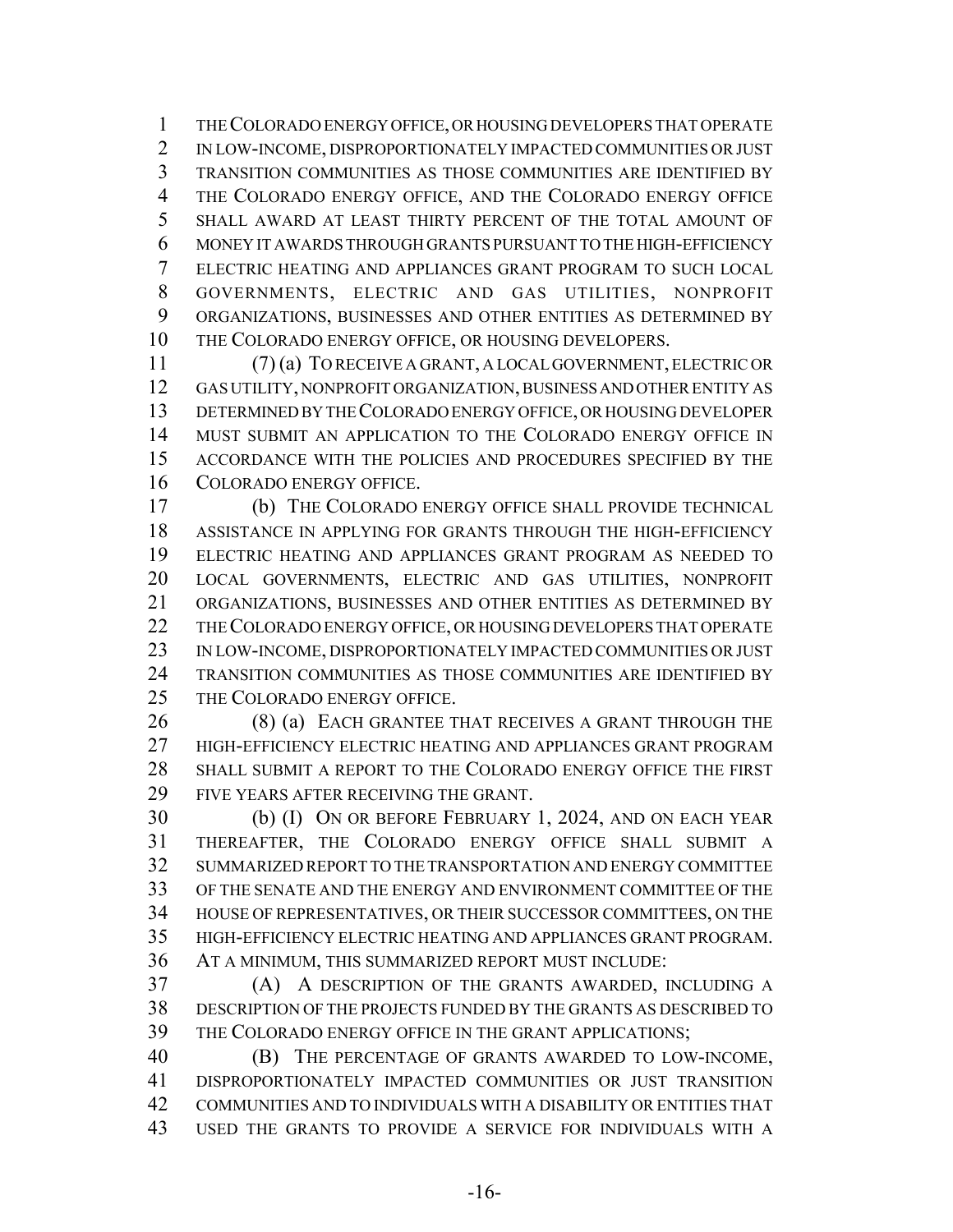DISABILITY; AND

 (C) TO THE EXTENT AVAILABLE, THE IMPACTS OF THE GRANTS ON GAS USE, ELECTRICITY USE, EMISSIONS, AND ENERGY COSTS. (II) THIS SUBSECTION (8)(b) IS REPEALED, EFFECTIVE JULY 1,2026. **24-38.5-405. Clean air building investments fund - creation - use of fund.** (1) THE CLEAN AIR BUILDING INVESTMENTS FUND, REFERRED TO IN THIS SECTION AS THE "FUND", IS CREATED IN THE STATE TREASURY. THE PRINCIPAL OF THE FUND CONSISTS OF MONEY TRANSFERRED TO THE FUND FROM THE GENERAL FUND AND GIFTS, GRANTS, AND DONATIONS. INTEREST AND INCOME EARNED ON THE DEPOSIT AND INVESTMENT OF MONEY IN THE FUND ARE CREDITED TO THE FUND. (2) ALL MONEY IN THE FUND IS CONTINUOUSLY APPROPRIATED TO THE COLORADO ENERGY OFFICE. THE COLORADO ENERGY OFFICE MAY EXPEND MONEY FROM THE FUND FOR THE CREATION, IMPLEMENTATION, AND ADMINISTRATION OF: (a) THE BUILDING ELECTRIFICATION FOR PUBLIC BUILDINGS GRANT 17 PROGRAM CREATED IN SECTION 24-38.5-403; AND (b) THE HIGH-EFFICIENCY ELECTRIC HEATING AND APPLIANCES GRANT PROGRAM CREATED IN SECTION 24-38.5-404. 20 (3) (a) ON THE EFFECTIVE DATE OF THIS SECTION, OR AS SOON AS POSSIBLE THEREAFTER, THE STATE TREASURER SHALL TRANSFER TWENTY MILLION EIGHT HUNDRED FIFTY THOUSAND DOLLARS FROM THE GENERAL 23 FUND TO THE FUND. 24 (b) THE COLORADO ENERGY OFFICE SHALL USE TEN MILLION 25 DOLLARS OF THE MONEY TRANSFERRED PURSUANT TO THIS SUBSECTION (3) FOR THE CREATION, IMPLEMENTATION, AND ADMINISTRATION OF THE BUILDING ELECTRIFICATION FOR PUBLIC BUILDINGS GRANT PROGRAM CREATED IN SECTION 24-38.5-403. (c) THE COLORADO ENERGY OFFICE SHALL USE TEN MILLION EIGHT HUNDRED FIFTY THOUSAND DOLLARS OF THE MONEY TRANSFERRED PURSUANT TO THIS SUBSECTION (3) FOR THE CREATION, IMPLEMENTATION, AND ADMINISTRATION OF THE HIGH-EFFICIENCY ELECTRIC HEATING AND APPLIANCES GRANT PROGRAM CREATED IN SECTION 24-38.5-404. **SECTION 2.** In Colorado Revised Statutes, 12-115-107, **amend** (2)(a) as follows: **12-115-107. Board powers and duties - rules - definition.** (2) In addition to all other powers and duties conferred or imposed upon the board by this article 115, the board is authorized to: (a) (I) Adopt, and from time to time revise, rules pursuant to section 12-20-204. In adopting the rules, the board shall be governed when appropriate by the standards in the most current edition of the

 national electrical code or by any modifications to the standards made by 43 the board after a hearing is held pursuant to the provisions of article 4 of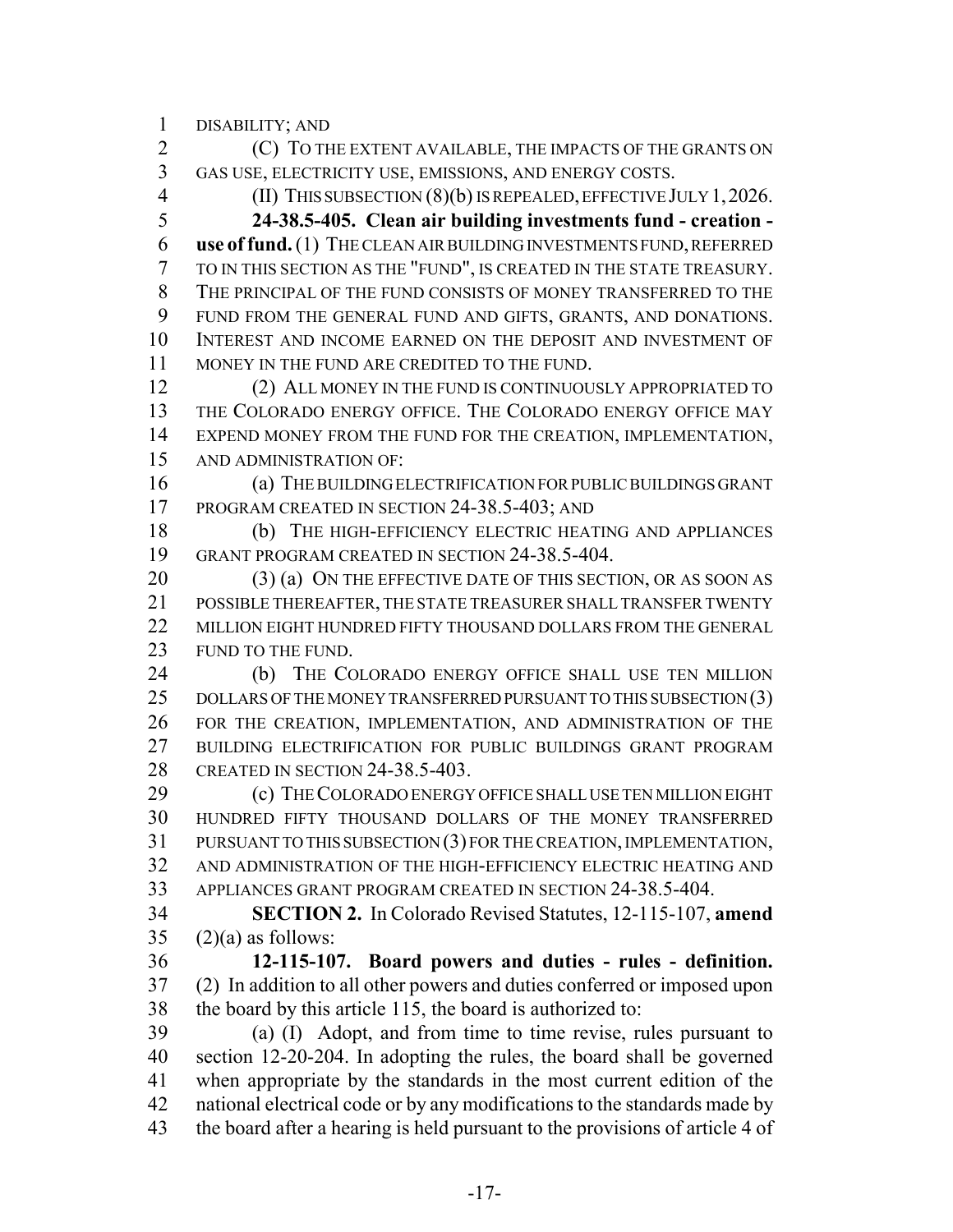title 24. These standards are adopted as the minimum standards governing the planning, laying out, and installing or the making of additions, alterations, and repairs in the installation of wiring apparatus and equipment for electric light, heat, and power in this state. A copy of the code shall be kept in the office of the board and open to public inspection. Nothing contained in this section prohibits any city, town, county, city and county, or qualified state institution of higher education from making and enforcing any such standards that are more stringent than the minimum standards adopted by the board, and any city, town, county, city and county, or qualified state institution of higher education that adopts more stringent standards shall furnish a copy thereof to the board. The standards adopted by the board shall be prima facie evidence of minimum approved methods of construction for safety to life and property. The affirmative vote of two-thirds of all appointed members of the board is required to set any standards that are different from those set forth in the national electrical code. If requested in writing, the board shall send a copy of newly adopted standards and rules to any interested party at least thirty days before the implementation and enforcement of the standards or rules. The copies may be furnished for a fee established pursuant to section 12-20-105.

**III)** IN THE EVENT OF A CONFLICT BETWEEN THE 2021 INTERNATIONAL ENERGY CONSERVATION CODE, THE 2024 INTERNATIONAL ENERGY CONSERVATION CODE, THE MODEL ELECTRIC READY AND SOLAR READY CODE DEVELOPED BY THE ENERGY CODE BOARD PURSUANT TO SECTION 24-38.5-401 (5), OR ANY ENERGY CODES ADOPTED BY EITHER A LOCAL GOVERNMENT OR DIVISIONS IN THE EXECUTIVE BRANCH OF STATE GOVERNMENT AND THE NATIONAL ELECTRIC CODE OR THE STANDARDS 28 ADOPTED BY THE BOARD PURSUANT TO THIS SUBSECTION  $(2)(a)$ , THE NATIONAL ELECTRIC CODE OR THE STANDARDS ADOPTED BY THE BOARD PURSUANT TO THIS SUBSECTION (2)(a) PREVAILS.

 **SECTION 3.** In Colorado Revised Statutes, 12-155-106, **add** (4.5) as follows:

 **12-155-106. Colorado plumbing code - amendments - variances - Colorado fuel gas code.** (4.5) IN THE EVENT OF A CONFLICT BETWEEN THE 2021 INTERNATIONAL ENERGY CONSERVATION CODE, THE 2024 INTERNATIONAL ENERGY CONSERVATION CODE, THE MODEL ELECTRIC READY AND SOLAR READY CODE DEVELOPED BY THE ENERGY CODE BOARD PURSUANT TO SECTION 24-38.5-401 (5), OR ANY ENERGY CODES ADOPTED BY EITHER A LOCAL GOVERNMENT OR DIVISIONS IN THE EXECUTIVE BRANCH OF STATE GOVERNMENT AND THE COLORADO PLUMBING CODE, THE COLORADO PLUMBING CODE PREVAILS.

 **SECTION 4.** In Colorado Revised Statutes, 24-30-1303, **add** 43  $(1)(ff)$  as follows: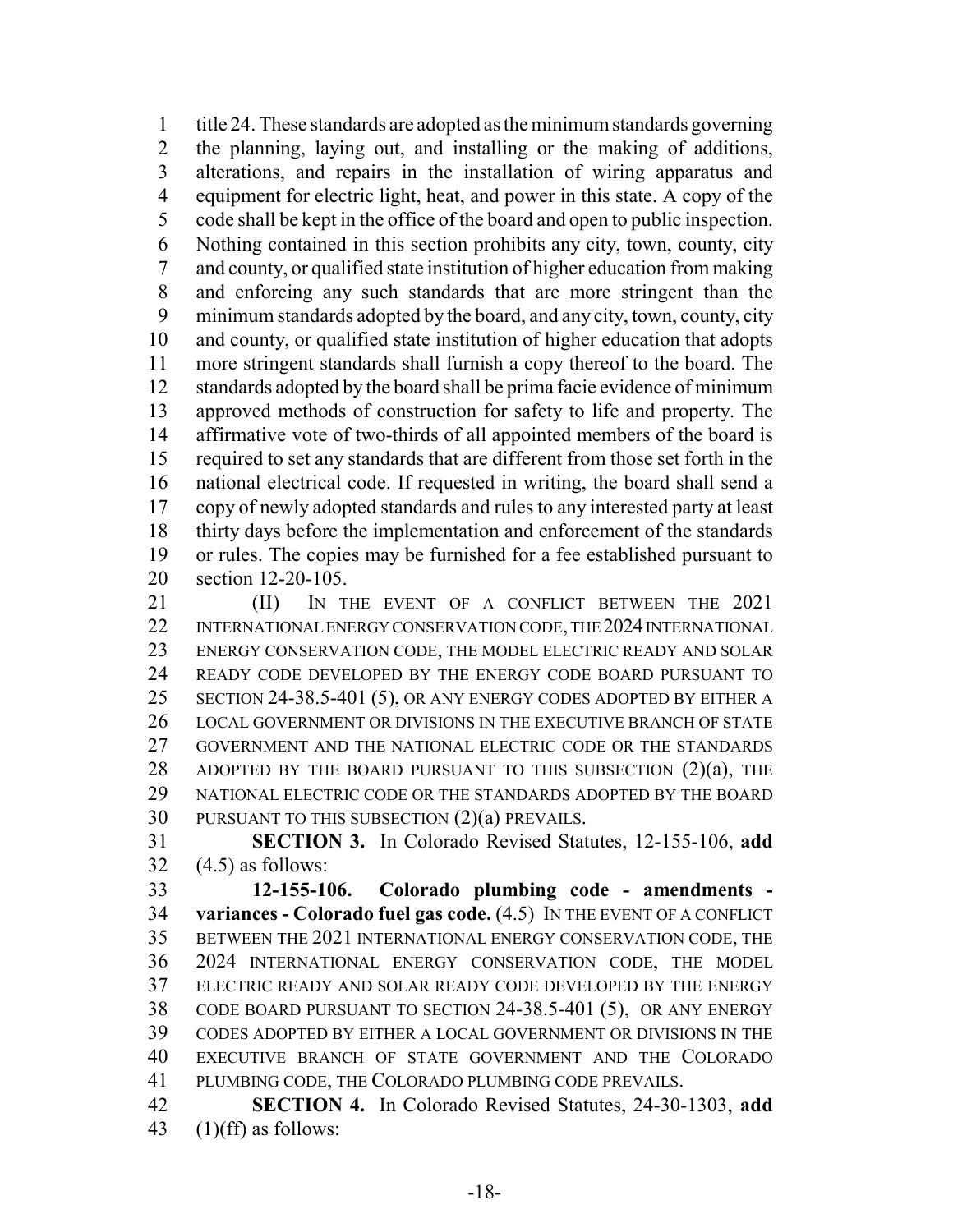**24-30-1303. Office of the state architect - responsibilities.** (1) The office of the state architect shall:

 (ff) (I) (A) ON OR BEFORE JANUARY 1, 2025, ADOPT AND ENFORCE AN ENERGY CODE THAT ACHIEVES EQUIVALENT OR BETTER ENERGY PERFORMANCE THAN THE 2021 INTERNATIONAL ENERGY CONSERVATION CODE AND THE MODEL ELECTRIC READY AND SOLAR READY CODE LANGUAGE DEVELOPED FOR ADOPTION BY THE ENERGY CODE BOARD PURSUANT TO SECTION 24-38.5-401 (5). THIS ENERGY CODE MUST APPLY TO ALL CONSTRUCTION BY STATE AGENCIES ON STATE-OWNED PROPERTIES OR FACILITIES OR ON PROPERTIES OR FACILITIES THAT ARE LEASED BY THE STATE UNDER A FINANCED PURCHASE OF AN ASSET OR CERTIFICATE OF PARTICIPATION AGREEMENT.

 (B) ON OR BEFORE JANUARY 1, 2030, ADOPT AND ENFORCE AN ENERGY CODE THAT ACHIEVES EQUIVALENT OR BETTER ENERGY AND CARBON EMISSIONS PERFORMANCE THAN THE MODEL LOW ENERGY AND CARBON CODE DEVELOPED FOR ADOPTION BY THE ENERGY CODE BOARD PURSUANT TO SECTION 24-38.5-401 (6). THIS ENERGY CODE MUST APPLY TO ALL CONSTRUCTION BY STATE AGENCIES ON STATE-OWNED PROPERTIES OR FACILITIES OR ON PROPERTIES OR FACILITIES THAT ARE LEASED BY THE STATE UNDER A FINANCED PURCHASE OF AN ASSET OR CERTIFICATE OF PARTICIPATION AGREEMENT.

**(II)** NOTWITHSTANDING ANY OTHER PROVISION OF THIS 23 SUBSECTION (1)(ff), THE OFFICE OF THE STATE ARCHITECT MAY MAKE ANY AMENDMENTS TO AN ENERGY CODE THAT THE OFFICE OF THE STATE ARCHITECT DEEMS APPROPRIATE, SO LONG AS THE AMENDMENTS DO NOT DECREASE THE EFFECTIVENESS OR ENERGY EFFICIENCY OF THE ENERGY CODE.

28 (III) NOTHING IN THIS SUBSECTION (1)(ff) RESTRICTS THE ABILITY OF AN INVESTOR-OWNED UTILITY WITH APPROVAL FROM THE PUBLIC UTILITIES COMMISSION TO:

 (A) PROVIDE INCENTIVES OR OTHER ENERGY EFFICIENCY PROGRAM SERVICES TO HELP THE OFFICE OF THE STATE ARCHITECT OR BUILDERS COMPLY WITH THE REQUIREMENTS OF THIS SUBSECTION (1)(ff); OR

 (B) EARN SHAREHOLDER INCENTIVES AND CLAIM CREDITS TOWARD ITS REGULATORY REQUIREMENTS FOR ENERGY OR GREENHOUSE GAS EMISSION SAVINGS ACHIEVED AS A RESULT OF INCENTIVES PROVIDED BY THE UTILITY TO HELP THE OFFICE OF THE STATE ARCHITECT OR BUILDERS COMPLY WITH THE REQUIREMENTS OF THIS SUBSECTION (1)(ff).

 (IV) A UTILITY NOT SUBJECT TO REGULATION BY THE PUBLIC UTILITIES COMMISSION MAY PROVIDE INCENTIVES OR OTHER ENERGY EFFICIENCY PROGRAM SERVICES AS THEY SO CHOOSE TO ASSIST THE OFFICE OF THE STATE ARCHITECT OR ANY BUILDERS IN COMPLYING WITH THE 43 REQUIREMENTS OF THIS SUBSECTION (1)(ff).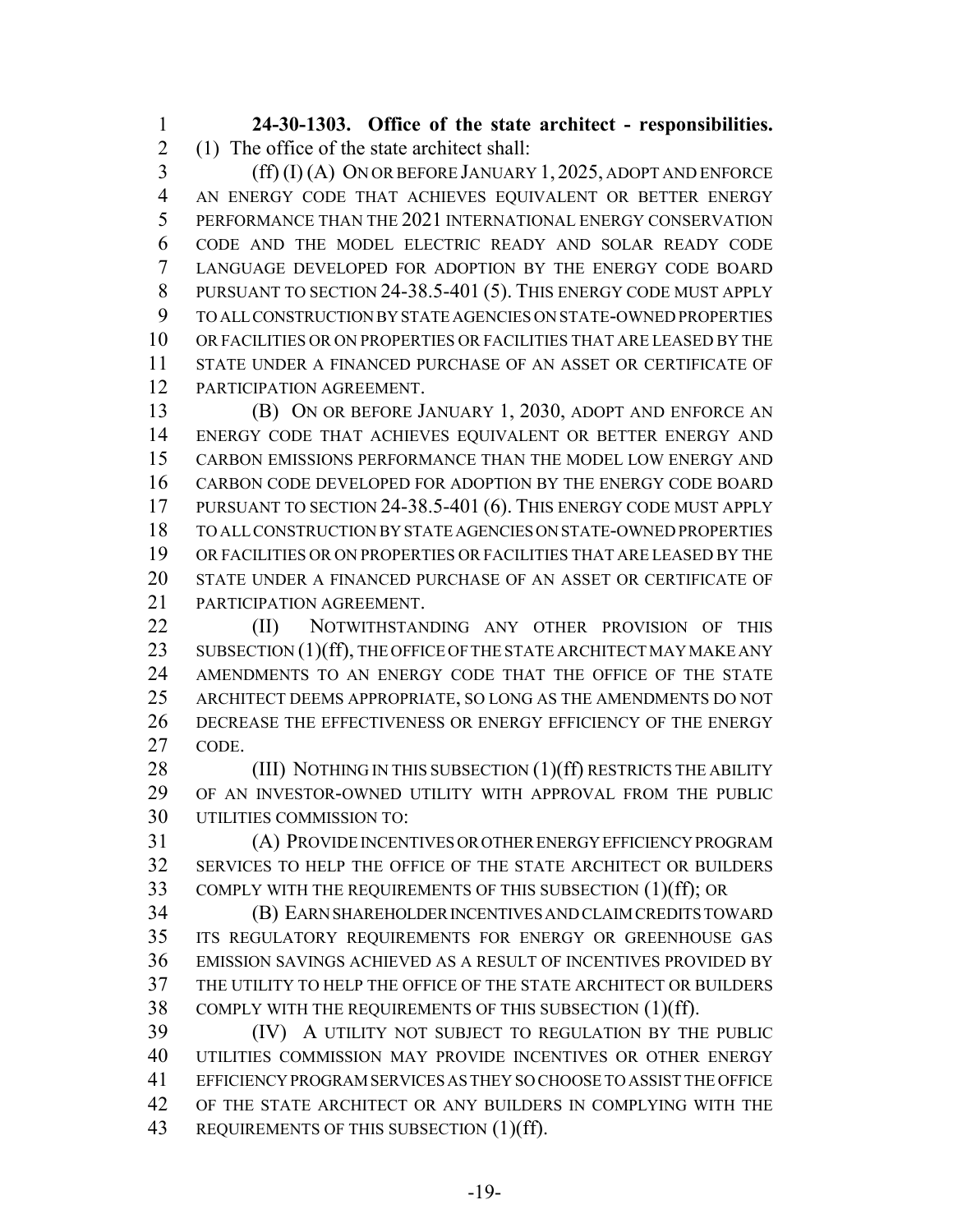(V) (A) A UTILITY SHALL BE ALLOWED TO COUNT MASS-BASED EMISSIONS REDUCTIONS ASSOCIATED WITH THE REQUIREMENTS OF THIS SUBSECTION (1)(ff) TOWARDS COMPLIANCE WITH ITS REQUIREMENTS 4 UNDER SECTION 25-7-105 (1)(e)(X.7) OR (1)(e)(X.8), SECTION 40-3.2-108 (3)(b), OR ANY SIMILAR GREENHOUSE GAS EMISSIONS REDUCTION PROGRAM OR SET OF REQUIREMENTS.

 (B) A UTILITY SUBJECT TO REGULATION BY THE PUBLIC UTILITIES COMMISSION SHALL NOT BE ALLOWED TO COUNT ENERGY SAVINGS OR GREENHOUSE GAS EMISSIONS REDUCTIONS ACHIEVED THROUGH THE REQUIREMENTS OF THIS SUBSECTION (1)(ff) FOR THE PURPOSE OF CALCULATING A SHAREHOLDER INCENTIVE ESTABLISHED PURSUANT TO SECTIONS 40-3.2-103 (2)(d) AND 40-3.2-104 (5) IF THE UTILITY HAS NOT PROVIDED A FINANCIAL INVESTMENT FOR CODE ADOPTION AS DOCUMENTED IN A PLAN APPROVED BY THE COMMISSION.

 **SECTION 5.** In Colorado Revised Statutes, 24-32-3305, **amend** (3); and **add** (3.5) as follows:

 **24-32-3305. Rules - advisory committee - energy code - enforcement.** (3) EXCEPT WHEN ADOPTING AN ENERGY CODE PURSUANT TO SUBSECTION (3.5) OF THIS SECTION, the board must consult with and obtain the advice of an advisory committee on residential and nonresidential structures in the drafting and promulgation of rules. The committee consists of twelve members appointed by the division from the following professional and technical disciplines: One from architecture, one from structural engineering, three from building code enforcement, one from mechanical engineering or contracting, one from electrical engineering or contracting, one from the plumbing industry, one from the construction design or producer industry, two from manufactured housing, and one from organized labor. Committee members shall be reimbursed for actual and necessary expenses incurred while engaged in official duties.

 (3.5) (a) (I) ON OR BEFORE JANUARY 1, 2025, THE DIVISION SHALL ADOPT AND ENFORCE AN ENERGY CODE THAT ACHIEVES EQUIVALENT OR BETTER ENERGY PERFORMANCE THAN THE 2021 INTERNATIONAL ENERGY CONSERVATION CODE AND THE MODEL ELECTRIC READY AND SOLAR READY CODE LANGUAGE DEVELOPED FOR ADOPTION BY THE ENERGY CODE BOARD PURSUANT TO SECTION 24-38.5-401 (5). THIS ENERGY CODE MUST APPLY TO FACTORY-BUILT STRUCTURES AND HOTELS, MOTELS, AND MULTI-FAMILY STRUCTURES IN AREAS OF THE STATE WHERE NO CONSTRUCTION STANDARDS FOR HOTELS, MOTELS, AND MULTI-FAMILY STRUCTURES EXIST.

**(II) ON OR BEFORE JANUARY 1, 2030, THE DIVISION SHALL ADOPT**  AND ENFORCE AN ENERGY CODE THAT ACHIEVES EQUIVALENT OR BETTER ENERGY AND CARBON EMISSIONS PERFORMANCE THAN THE MODEL LOW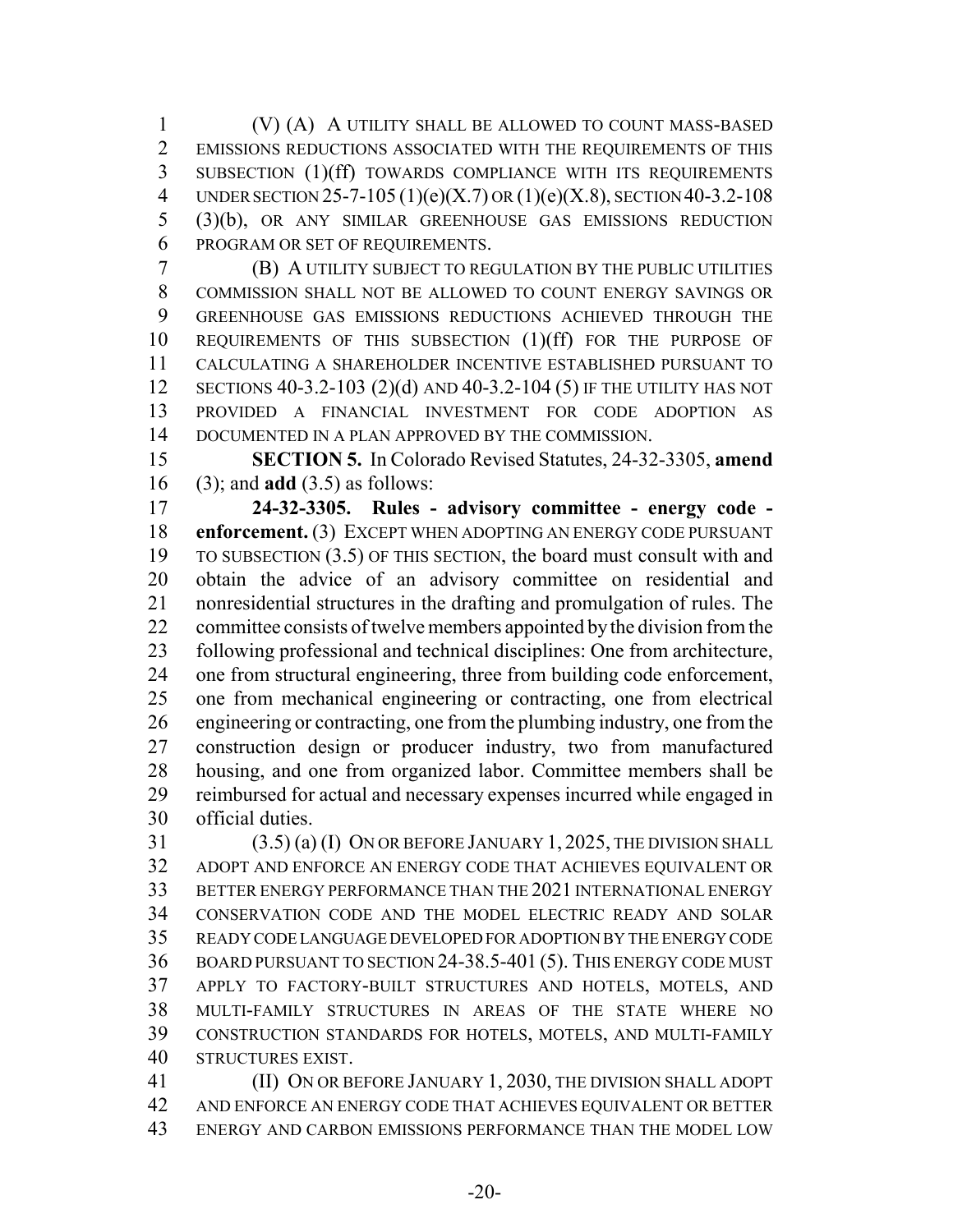ENERGY AND CARBON CODE DEVELOPED FOR ADOPTION BY THE ENERGY 2 CODE BOARD PURSUANT TO SECTION 24-38.5-401 (6). THIS ENERGY CODE MUST APPLY TO FACTORY-BUILT STRUCTURES AND HOTELS, MOTELS, AND MULTI-FAMILY STRUCTURES IN AREAS OF THE STATE WHERE NO CONSTRUCTION STANDARDS FOR HOTELS, MOTELS, AND MULTI-FAMILY STRUCTURES EXIST.

 (b) NOTHING IN THIS SUBSECTION (3.5) ESTABLISHES STANDARDS APPLICABLE TO MANUFACTURED HOMES CONSTRUCTED PURSUANT TO THE "NATIONAL MANUFACTURED HOUSING CONSTRUCTION AND SAFETY STANDARDS ACT OF 1974", ESTABLISHED IN 42U.S.C. SEC. 5401, ET SEQ., AND ANY CORRESPONDING REGULATIONS PROMULGATED BY THE UNITED STATES DEPARTMENT OF HOUSING AND URBAN DEVELOPMENT IN 24 CFR 3280, ET SEQ.

 (c) NOTWITHSTANDING ANY OTHER PROVISION OF THIS 15 SUBSECTION (3.5), THE DIVISION MAY MAKE ANY AMENDMENTS TO AN ENERGY CODE THAT THE DIVISION DEEMS APPROPRIATE, SO LONG AS THE AMENDMENTS DO NOT DECREASE THE EFFECTIVENESS OR ENERGY 18 EFFICIENCY OF THE ENERGY CODE.

 (d) NOTHING IN THIS SUBSECTION (3.5) RESTRICTS THE ABILITY OF AN INVESTOR-OWNED UTILITY WITH APPROVAL FROM THE PUBLIC UTILITIES COMMISSION TO:

**(I) PROVIDE INCENTIVES OR OTHER ENERGY EFFICIENCY PROGRAM**  SERVICES TO HELP THE DIVISION OR BUILDERS COMPLY WITH THE 24 REQUIREMENTS OF THIS SUBSECTION (3.5); OR

 (II) EARN SHAREHOLDER INCENTIVES AND CLAIM CREDITS TOWARD ITS REGULATORY REQUIREMENTS FOR ENERGY OR GREENHOUSE GAS EMISSION SAVINGS ACHIEVED AS A RESULT OF INCENTIVES PROVIDED BY THE UTILITY TO HELP THE DIVISION OR BUILDERS COMPLY WITH THE 29 REQUIREMENTS OF THIS SUBSECTION (3.5).

 (e) A UTILITY NOT SUBJECT TO REGULATION BY THE PUBLIC UTILITIES COMMISSION MAY PROVIDE INCENTIVES OR OTHER ENERGY EFFICIENCY PROGRAM SERVICES AS THEY SO CHOOSE TO ASSIST THE DIVISION OR ANY BUILDERS IN COMPLYING WITH THE REQUIREMENTS OF THIS SUBSECTION (3.5).

 (f) (I) A UTILITY MAY COUNT MASS-BASED EMISSIONS REDUCTIONS ASSOCIATED WITH THE REQUIREMENTS OF THIS SUBSECTION (3.5) TOWARDS COMPLIANCE WITH ITS REQUIREMENTS UNDER SECTION 25-7-105 38 (1)(e)(X.7) OR (1)(e)(X.8), SECTION 40-3.2-108 (3)(b), OR ANY SIMILAR GREENHOUSE GAS EMISSIONS REDUCTION PROGRAM OR SET OF REQUIREMENTS.

 (II) A UTILITY SUBJECT TO REGULATION BY THE PUBLIC UTILITIES COMMISSION SHALL NOT COUNT ENERGY SAVINGS OR GREENHOUSE GAS EMISSIONS REDUCTIONS ACHIEVED THROUGH THE REQUIREMENTS OF THIS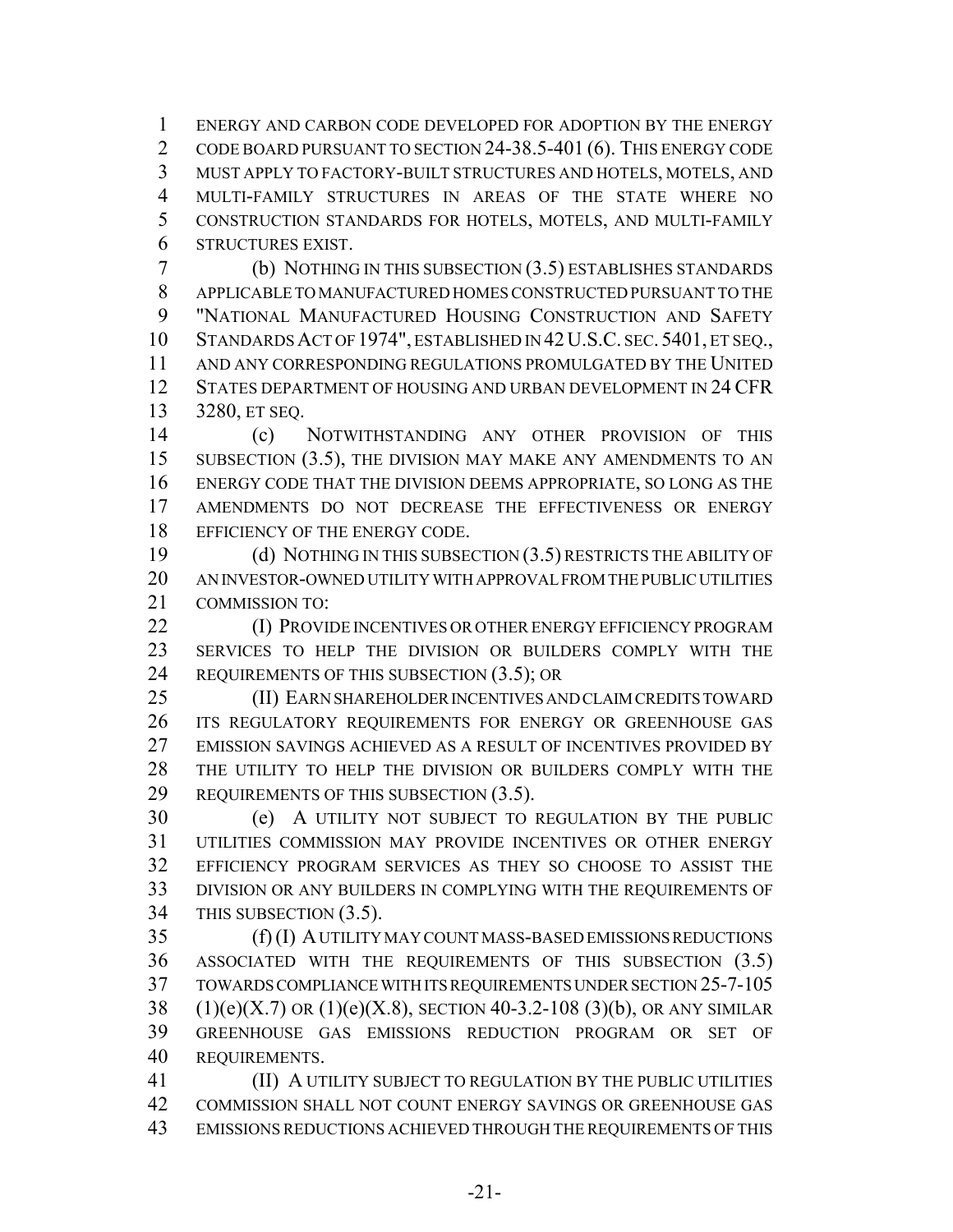SUBSECTION (3.5) FOR THE PURPOSE OF CALCULATING A SHAREHOLDER INCENTIVE ESTABLISHED PURSUANT TO SECTIONS 40-3.2-103 (2)(d) AND 40-3.2-104 (5) IF THE UTILITY HAS NOT PROVIDED A FINANCIAL INVESTMENT FOR CODE ADOPTION AS DOCUMENTED IN A PLAN APPROVED BY THE COMMISSION.

 **SECTION 6.** In Colorado Revised Statutes, 24-33.5-1203, **add** 7  $(1)(x)$  as follows:

 **24-33.5-1203. Duties of division.** (1) The division shall perform the following duties:

10 (x) (I) (A) ON OR BEFORE JANUARY 1, 2025, THE DIVISION SHALL ADOPT AND ENFORCE AN ENERGY CODE THAT ACHIEVES EQUIVALENT OR BETTER ENERGY PERFORMANCE THAN THE 2021 INTERNATIONAL ENERGY CONSERVATION CODE AND THE MODEL ELECTRIC READY AND SOLAR READY CODE LANGUAGE DEVELOPED FOR ADOPTION BY THE ENERGY CODE 15 BOARD PURSUANT TO SECTION 24-38.5-401 (5). THIS ENERGY CODE MUST APPLY TO THE BUILDINGS DESCRIBED IN SECTIONS 22-32-124 (2), 23-71-122 (1)(v), AND 24-33.5-1212.5.

 (B) ON OR BEFORE JANUARY 1, 2030, THE DIVISION SHALL ADOPT AND ENFORCE AN ENERGY CODE THAT ACHIEVES EQUIVALENT OR BETTER ENERGY AND CARBON EMISSIONS PERFORMANCE THAN THE MODEL LOW ENERGY AND CARBON CODE DEVELOPED FOR ADOPTION BY THE ENERGY 22 CODE BOARD PURSUANT TO SECTION 24-38.5-401 (6). THIS ENERGY CODE 23 MUST APPLY TO THE BUILDINGS DESCRIBED IN SECTIONS 22-32-124 (2), 23-71-122 (1)(v), 24-33.5-1212.5, 24-33.5-1213.3, AND 24-33.5-1213.5.

 (II) NOTWITHSTANDING ANY OTHER PROVISION OF THIS 26 SUBSECTION  $(1)(x)$ , THE DIVISION MAY MAKE ANY AMENDMENTS TO AN ENERGY CODE THAT THE DIVISION DEEMS APPROPRIATE, SO LONG AS THE AMENDMENTS DO NOT DECREASE THE EFFECTIVENESS OR ENERGY EFFICIENCY OF THE ENERGY CODE.

 (III) NOTHING IN THIS SUBSECTION (1)(x) RESTRICTS THE ABILITY OF AN INVESTOR-OWNED UTILITY WITH APPROVAL FROM THE PUBLIC UTILITIES COMMISSION TO:

 (A) PROVIDE INCENTIVES OR OTHER ENERGY EFFICIENCY PROGRAM SERVICES TO HELP THE DIVISION OR BUILDERS COMPLY WITH THE 35 REQUIREMENTS OF THIS SUBSECTION  $(1)(x)$ ; OR

 (B) EARN SHAREHOLDER INCENTIVES AND CLAIM CREDITS TOWARD ITS REGULATORY REQUIREMENTS FOR ENERGY OR GREENHOUSE GAS EMISSIONS SAVINGS ACHIEVED AS A RESULT OF INCENTIVES PROVIDED BY THE UTILITY TO HELP THE DIVISION OR BUILDERS COMPLY WITH THE 40 REQUIREMENTS OF THIS SUBSECTION  $(1)(x)$ .

 (IV) A UTILITY NOT SUBJECT TO REGULATION BY THE PUBLIC UTILITIES COMMISSION MAY PROVIDE INCENTIVES AS THEY SO CHOOSE TO ASSIST THE DIVISION OR ANY BUILDERS IN COMPLYING WITH THE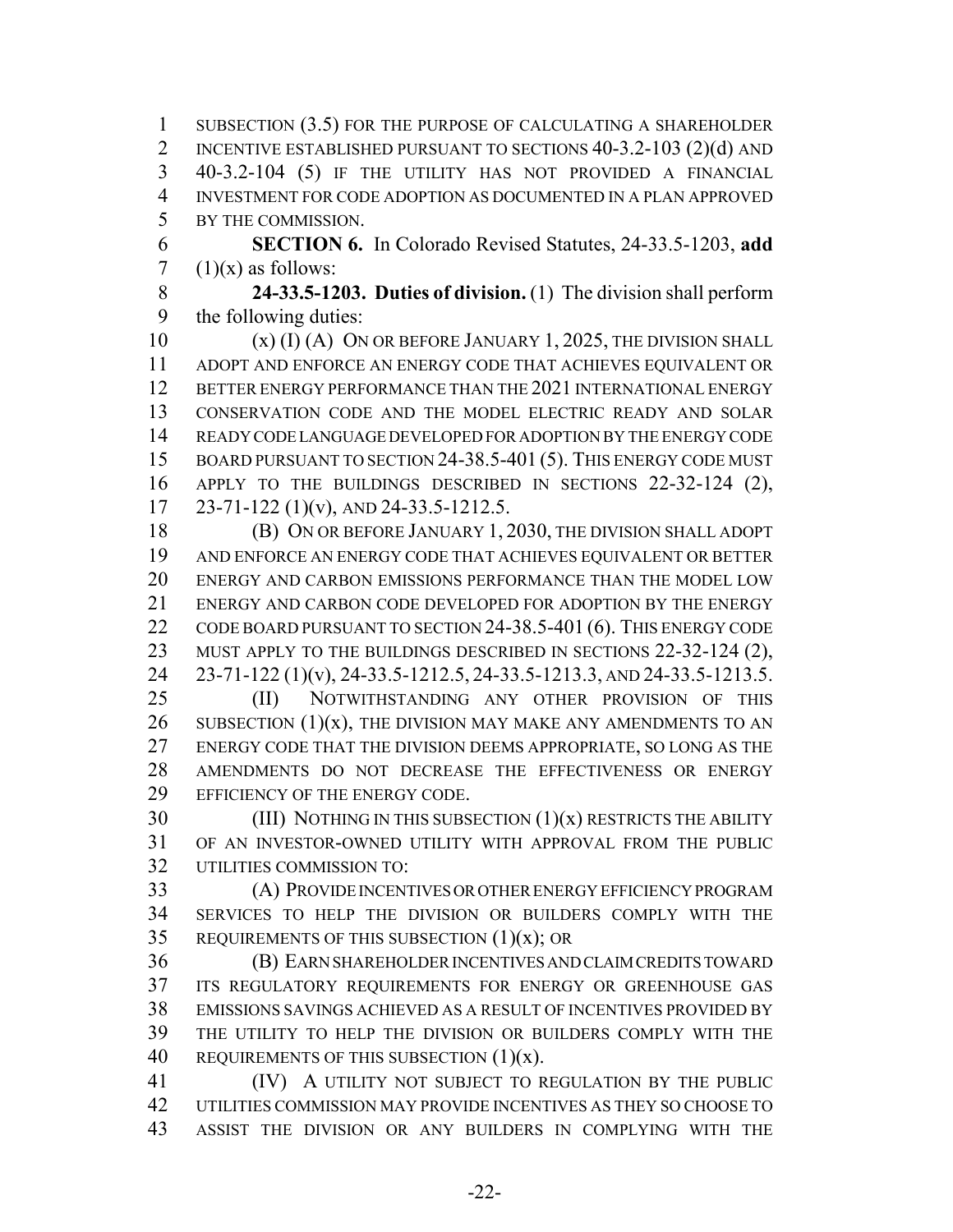1 REQUIREMENTS OF THIS SUBSECTION  $(1)(x)$ .

 (V) (A) A UTILITY MAY COUNT MASS-BASED EMISSIONS REDUCTIONS ASSOCIATED WITH THE REQUIREMENTS OF THIS SUBSECTION  $(1)(x)$  TOWARDS COMPLIANCE WITH ITS REQUIREMENTS UNDER SECTION 5 25-7-105 (1)(e)(X.7) OR (1)(e)(X.8), SECTION 40-3.2-108 (3)(b), OR ANY SIMILAR GREENHOUSE GAS EMISSIONS REDUCTION PROGRAM OR SET OF REQUIREMENTS.

**(B) A UTILITY SUBJECT TO REGULATION BY THE PUBLIC UTILITIES**  COMMISSION SHALL NOT COUNT ENERGY SAVINGS OR GREENHOUSE GAS EMISSIONS REDUCTIONS ACHIEVED THROUGH THE REQUIREMENTS OF THIS 11 INCENTIVE ESTABLISHED PURSUANT TO SECTIONS 40-3.2-103 (2)(d) AND 40-3.2-104 (5) IF THE UTILITY HAS NOT PROVIDED A FINANCIAL INVESTMENT FOR CODE ADOPTION AS DOCUMENTED IN A PLAN APPROVED BY THE COMMISSION.

 **SECTION 7.** In Colorado Revised Statutes, 30-28-211, **amend** (2)(b), (3), and (5) introductory portion; **repeal** (4); and **add** (1)(i), (1)(j), 17 (2)(b.5), (3.5), (8), (9), and (10) as follows:

 **30-28-211. Energy efficient building codes - legislative declaration - definitions.** (1) The general assembly hereby finds and declares that there is statewide interest in requiring an effective energy efficient building code for the following reasons:

 (i) HIGHLY ENERGY EFFICIENT HOMES AND BUILDINGS CAN REDUCE 23 ENERGY USE AND HELP CONSUMERS SAVE MONEY ON ENERGY BILLS.

 (j) HIGHLY ENERGY EFFICIENT AND LOW-CARBON NEW HOMES AND BUILDINGS ARE CRITICAL FOR MEETING THE GREENHOUSE GAS POLLUTION REDUCTION TARGETS ESTABLISHED IN SECTION 25-7-102 (2)(g).

 (2) As used in this section, unless the context otherwise requires: 28 (b) "Energy code" means at a minimum, one of the three most 29 recent versions of the international energy conservation code published 30 by the international code council A SUBSET OF BUILDING CODES RELATED TO THE TOTAL ENERGY PERFORMANCE AND CARBON EMISSIONS OF RESIDENTIAL AND COMMERCIAL BUILDINGS.

 (b.5) "INTERNATIONAL ENERGY CONSERVATION CODE" MEANS THE ENERGY CODE PUBLISHED BY THE INTERNATIONAL CODE COUNCIL OR A SUCCESSOR ORGANIZATION.

 (3) Every board of county commissioners when adopting or updating a building code pursuant to section 30-28-201 THAT HAS ADOPTED AND ENFORCED ONE OR MORE BUILDING CODES, OR THAT ADOPTS AND ENFORCES ONE OR MORE BUILDING CODES AFTER JULY 1, 2022, shall adopt and enforce an energy code that applies to the construction of, and MAJOR renovations and additions to, all commercial and residential buildings AS REQUIRED BY THE ENERGY CODE in the county to which the building code applies.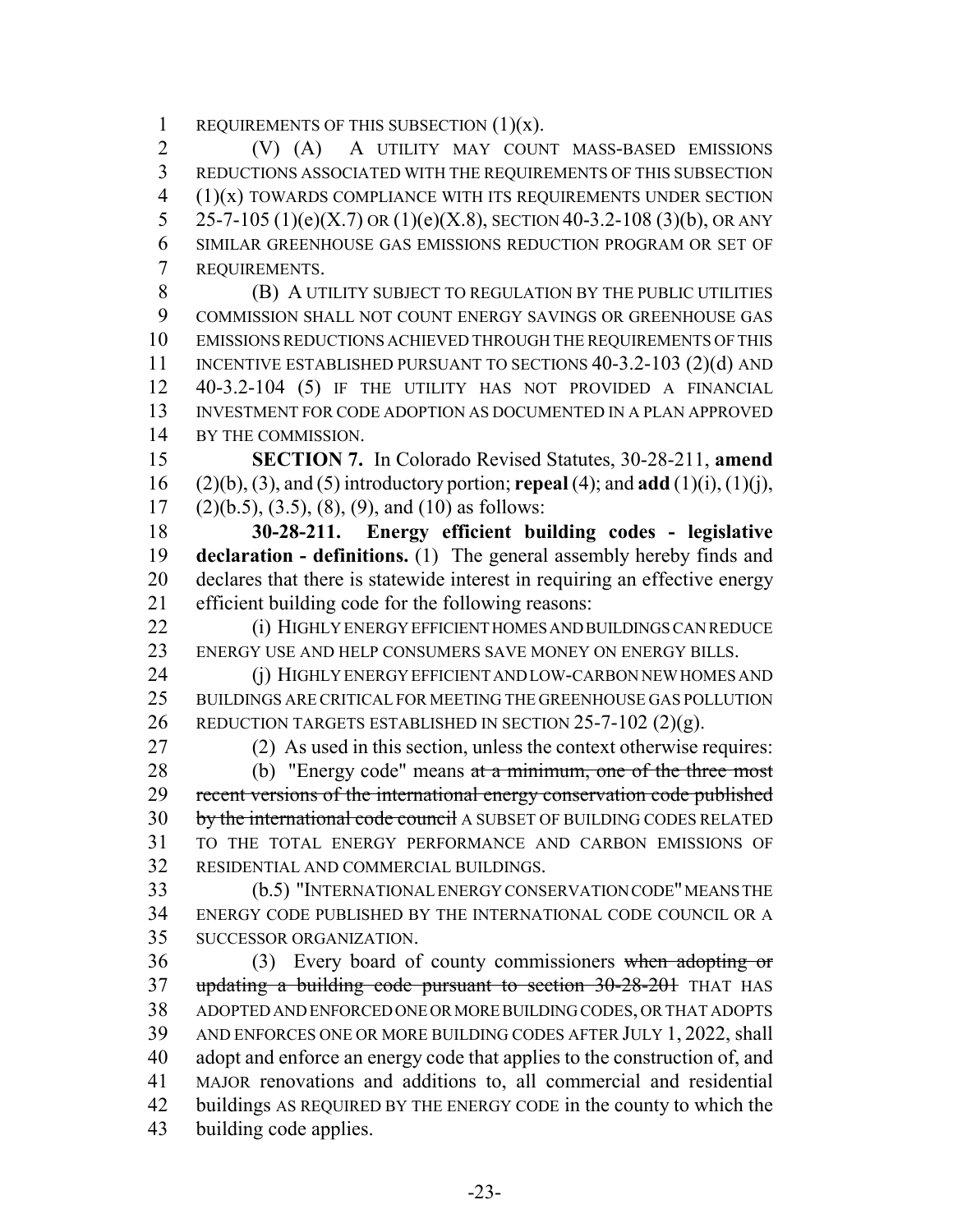(3.5) (a) A BOARD OF COUNTY COMMISSIONERS THAT HAS ADOPTED AND ENFORCED ONE OR MORE BUILDING CODES, AND THAT UPDATES ONE OR MORE BUILDING CODES ON OR AFTER JULY 1, 2023, AND BEFORE JULY 1,2026, SHALL ADOPT AND ENFORCE AN ENERGY CODE THAT ACHIEVES EQUIVALENT OR BETTER ENERGY PERFORMANCE THAN THE 2021 INTERNATIONAL ENERGY CONSERVATION CODE AND THE MODEL ELECTRIC READY AND SOLAR READY CODE LANGUAGE DEVELOPED FOR ADOPTION BY 8 THE ENERGY CODE BOARD PURSUANT TO SECTION 24-38.5-401 (5) AT THE SAME TIME OTHER BUILDING CODES ARE UPDATED.

 (b) A BOARD OF COUNTY COMMISSIONERS THAT HAS ADOPTED AND ENFORCED ONE OR MORE BUILDING CODES, AND THAT UPDATES ONE OR 12 MORE BUILDING CODES ON OR AFTER JULY 1, 2026, SHALL ADOPT AND BEGIN ENFORCING AN ENERGY CODE THAT ACHIEVES EQUIVALENT OR BETTER ENERGY AND CARBON EMISSIONS PERFORMANCE THAN THE MODEL LOW ENERGY AND CARBON CODE DEVELOPED FOR ADOPTION BY THE ENERGY CODE BOARD PURSUANT TO SECTION 24-38.5-401 (6) AT THE SAME TIME OTHER BUILDING CODES ARE UPDATED.

18 (c) WHEN ADOPTING OR UPDATING A BUILDING CODE PRIOR TO JULY 1, 2023, A BOARD OF COUNTY COMMISSIONERS SHALL ADOPT AND ENFORCE AN ENERGY CODE THAT ACHIEVES EQUIVALENT OR BETTER ENERGY PERFORMANCE THAN ONE OF THE THREE MOST RECENT EDITIONS 22 OF THE INTERNATIONAL ENERGY CONSERVATION CODE.

23 (4) The energy code shall apply to any commercial or residential 24 building in the county for which a building permit application is received 25 subsequent to the adoption of the energy code.

26 (5) The following buildings are exempt from subsections  $(3)$  and 27  $(4)$  AND (3.5) of this section:

28 (8) NOTHING IN THIS SECTION RESTRICTS THE ABILITY OF AN INVESTOR-OWNED UTILITY WITH APPROVAL FROM THE PUBLIC UTILITIES COMMISSION TO:

 (a) PROVIDE INCENTIVES OR OTHER ENERGY EFFICIENCY PROGRAM SERVICES TO HELP THE BOARD OF COUNTY COMMISSIONERS OF ANY COUNTY OR BUILDERS COMPLY WITH THE REQUIREMENTS OF THIS SECTION; OR

 (b) EARN SHAREHOLDER INCENTIVES AND CLAIM CREDITS TOWARDS ITS REGULATORY REQUIREMENTS FOR ENERGY OR GREENHOUSE GAS EMISSION SAVINGS ACHIEVED AS A RESULT OF INCENTIVES PROVIDED BY THE UTILITY TO HELP THE BOARD OF COUNTY COMMISSIONERS OF ANY COUNTY OR BUILDERS COMPLY WITH THE REQUIREMENTS OF THIS SECTION. (9) A UTILITY NOT SUBJECT TO REGULATION BY THE PUBLIC UTILITIES COMMISSION MAY PROVIDE INCENTIVES OR OTHER ENERGY EFFICIENCY PROGRAM SERVICES AS THEY SO CHOOSE TO ASSIST THE BOARD OF COUNTY COMMISSIONERS OF ANY COUNTY OR ANY BUILDERS IN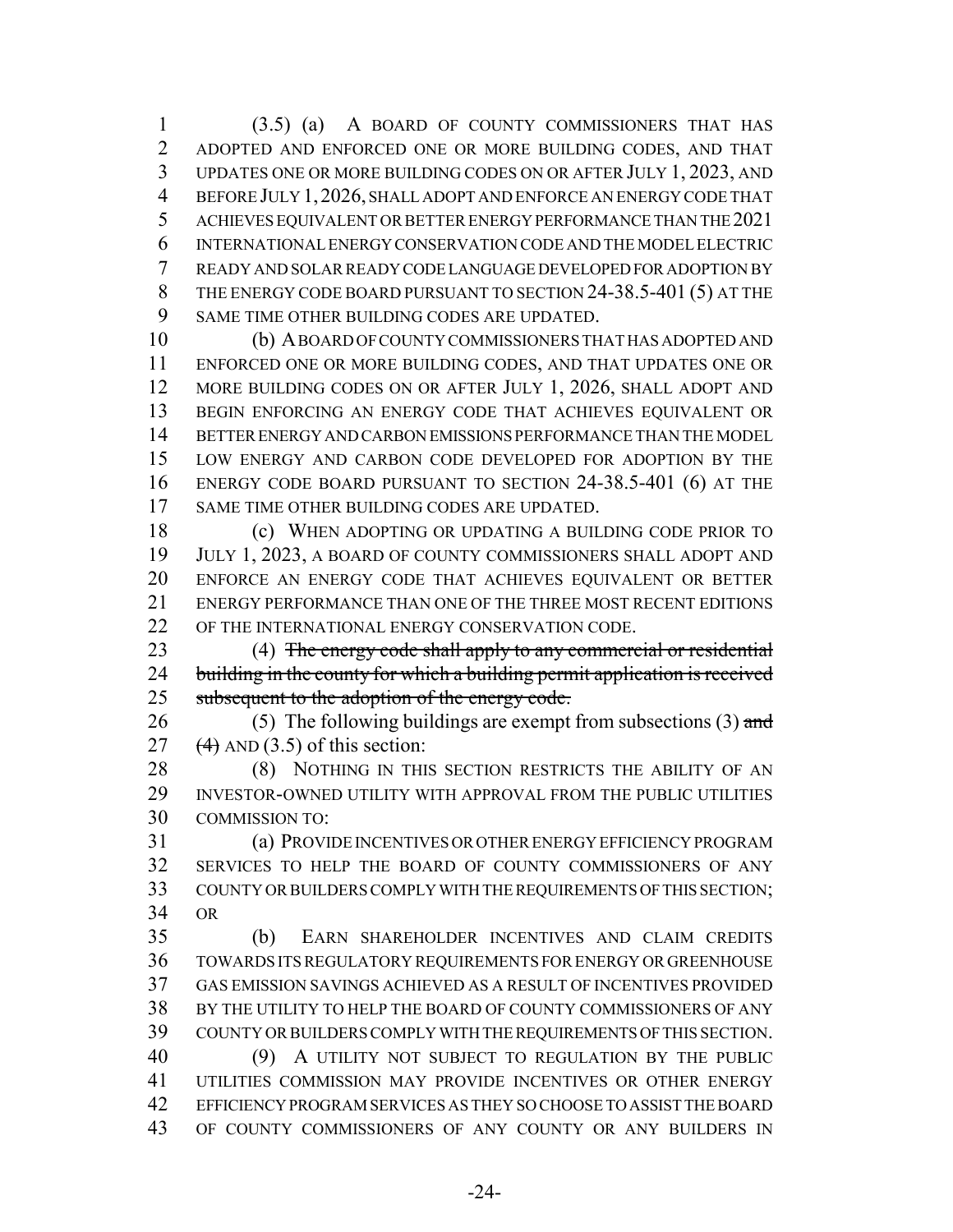COMPLYING WITH THE REQUIREMENTS OF THIS SECTION.

 (10) (a) A UTILITY MAY COUNT MASS-BASED EMISSIONS REDUCTIONS ASSOCIATED WITH THE REQUIREMENTS OF THIS SECTION TOWARDS COMPLIANCE WITH ITS REQUIREMENTS UNDER SECTION 5 25-7-105 (1)(e)(X.7) OR (1)(e)(X.8), SECTION 40-3.2-108 (3)(b), OR ANY SIMILAR GREENHOUSE GAS EMISSIONS REDUCTION PROGRAM OR SET OF REQUIREMENTS.

 (b) A UTILITY SUBJECT TO REGULATION BY THE PUBLIC UTILITIES COMMISSION SHALL NOT COUNT ENERGY SAVINGS OR GREENHOUSE GAS EMISSIONS REDUCTIONS ACHIEVED THROUGH THE REQUIREMENTS OF THIS SECTION FOR THE PURPOSE OF CALCULATING A SHAREHOLDER INCENTIVE ESTABLISHED PURSUANT TO SECTIONS 40-3.2-103 (2)(d) AND 40-3.2-104 (5) IF THE UTILITY HAS NOT PROVIDED A FINANCIAL INVESTMENT FOR CODE ADOPTION AS DOCUMENTED IN A PLAN APPROVED BY THE COMMISSION.

 **SECTION 8.** In Colorado Revised Statutes, 31-15-602, **amend** (2)(b), (3), and (5) introductory portion; **repeal** (4)(a); and **add** (1)(i), 17 (1)(j), (2)(b.5), (3.5), (8), (9), and (10) as follows:

 **31-15-602. Energy efficient building codes - legislative declaration - definitions - repeal.** (1) The general assembly hereby finds and declares that there is statewide interest in requiring an effective energy efficient building code for the following reasons:

 (i) HIGHLY ENERGY EFFICIENT HOMES AND BUILDINGS CAN REDUCE 23 ENERGY USE AND HELP CONSUMERS SAVE MONEY ON ENERGY BILLS.

24 (i) HIGHLY ENERGY EFFICIENT AND LOW CARBON NEW HOMES AND BUILDINGS ARE CRITICAL FOR MEETING THE GREENHOUSE GAS POLLUTION REDUCTION TARGETS ESTABLISHED IN SECTION 25-7-102 (2)(g).

 (2) As used in this section, unless the context otherwise requires: 28 (b) "Energy code" means at a minimum, one of the three most 29 recent versions of the international energy conservation code published 30 by the international code council A SUBSET OF BUILDING CODES RELATED TO THE TOTAL ENERGY PERFORMANCE AND CARBON EMISSIONS OF RESIDENTIAL AND COMMERCIAL BUILDINGS.

 (b.5) "INTERNATIONAL ENERGY CONSERVATION CODE" MEANS THE ENERGY CODE PUBLISHED BY THE INTERNATIONAL CODE COUNCIL OR A SUCCESSOR ORGANIZATION.

36 (3) The governing body of any municipality when adopting or 37 updating any other building codes THAT HAS ADOPTED AND ENFORCED ONE OR MORE BUILDING CODES, OR THAT ADOPTS AND ENFORCES ONE OR MORE BUILDING CODES AFTER JULY 1, 2022, shall adopt and enforce an energy code that applies to the construction of, and MAJOR renovations and additions to, all commercial and residential buildings AS REQUIRED BY THE ENERGY CODE in the municipality to which the building code applies.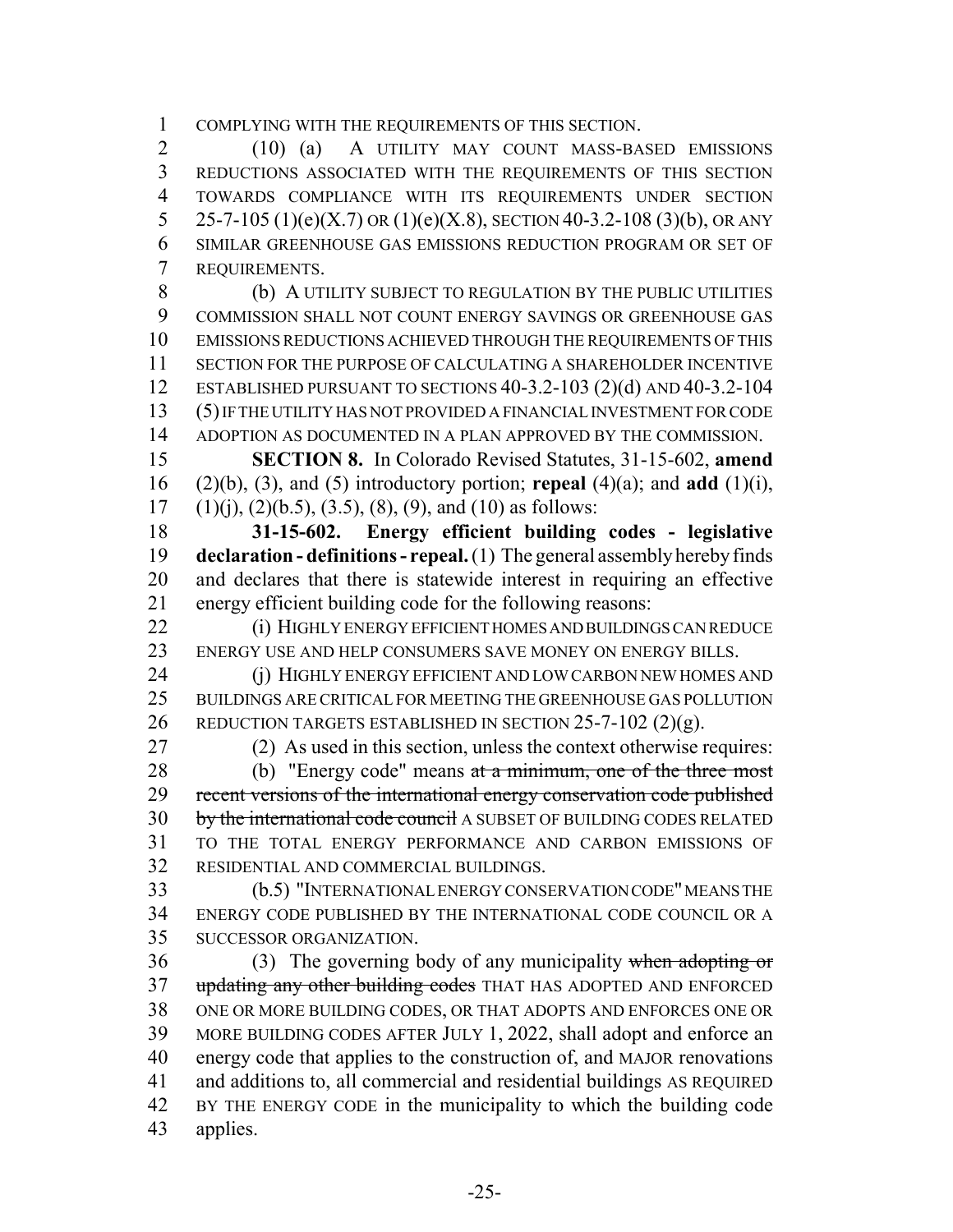(3.5) (a) THE GOVERNING BODY OF A MUNICIPALITY THAT HAS ADOPTED AND ENFORCED ONE OR MORE BUILDING CODES, AND THAT UPDATES ONE OR MORE BUILDING CODES ON OR AFTER JULY 1, 2023, AND BEFORE JULY 1,2026, SHALL ADOPT AND ENFORCE AN ENERGY CODE THAT ACHIEVES EQUIVALENT OR BETTER ENERGY PERFORMANCE THAN THE 2021 INTERNATIONAL ENERGY CONSERVATION CODE AND THE MODEL ELECTRIC READY AND SOLAR READY CODE LANGUAGE EITHER DEVELOPED FOR ADOPTION BY THE ENERGY CODE BOARD PURSUANT TO SECTION 24-38.5-401(5) AT THE SAME TIME OTHER BUILDING CODES ARE UPDATED.

 (b) THE GOVERNING BODY OF A MUNICIPALITY THAT HAS ADOPTED AND ENFORCED ONE OR MORE BUILDING CODES, AND THAT UPDATES ONE 12 OR MORE BUILDING CODES ON OR AFTER JULY 1, 2026, SHALL ADOPT AND BEGIN ENFORCING AN ENERGY CODE THAT ACHIEVES EQUIVALENT OR BETTER ENERGY AND CARBON EMISSIONS PERFORMANCE THAN THE MODEL LOW ENERGY AND CARBON CODE LANGUAGE DEVELOPED FOR ADOPTION BY THE ENERGY CODE BOARD PURSUANT TO SECTION 24-38.5-401 (6), AT THE SAME TIME OTHER BUILDING CODES ARE UPDATED.

18 (c) WHEN ADOPTING OR UPDATING A BUILDING CODE PRIOR TO JULY 1, 2023, THE GOVERNING BODY OF A MUNICIPALITY SHALL ADOPT AND ENFORCE AN ENERGY CODE THAT ACHIEVES EQUIVALENT OR BETTER ENERGY PERFORMANCE THAN ONE OF THE THREE MOST RECENT EDITIONS 22 OF THE INTERNATIONAL ENERGY CONSERVATION CODE.

23 (4) (a) The energy code shall apply to any commercial or residential building in the municipality for which a building permit 25 application is received subsequent to the adoption of the energy code.

 (5) The following buildings are exempt from subsections (3), *(3.5),* and (4) of this section:

28 (8) NOTHING IN THIS SECTION RESTRICTS THE ABILITY OF AN INVESTOR-OWNED UTILITY WITH APPROVAL FROM THE PUBLIC UTILITIES COMMISSION TO:

 (a) PROVIDE INCENTIVES OR OTHER ENERGY EFFICIENCY PROGRAM SERVICES TO HELP THE GOVERNING BODY OF ANY MUNICIPALITY OR BUILDERS COMPLY WITH THE REQUIREMENTS OF THIS SECTION; OR

 (b) EARN SHAREHOLDER INCENTIVES AND CLAIM CREDITS TOWARDS ITS REGULATORY REQUIREMENTS FOR ENERGY OR GREENHOUSE GAS EMISSION SAVINGS ACHIEVED AS A RESULT OF INCENTIVES PROVIDED BY THE UTILITY TO HELP THE GOVERNING BODY OF ANY MUNICIPALITY OR BUILDERS COMPLY WITH THE REQUIREMENTS OF THIS SECTION.

 (9) A UTILITY NOT SUBJECT TO REGULATION BY THE PUBLIC UTILITIES COMMISSION MAY PROVIDE INCENTIVES OR OTHER ENERGY EFFICIENCY PROGRAM SERVICES AS THEY SO CHOOSE TO ASSIST THE GOVERNING BODY OF ANY MUNICIPALITY OR ANY BUILDERS IN COMPLYING WITH THE REQUIREMENTS OF THIS SECTION.